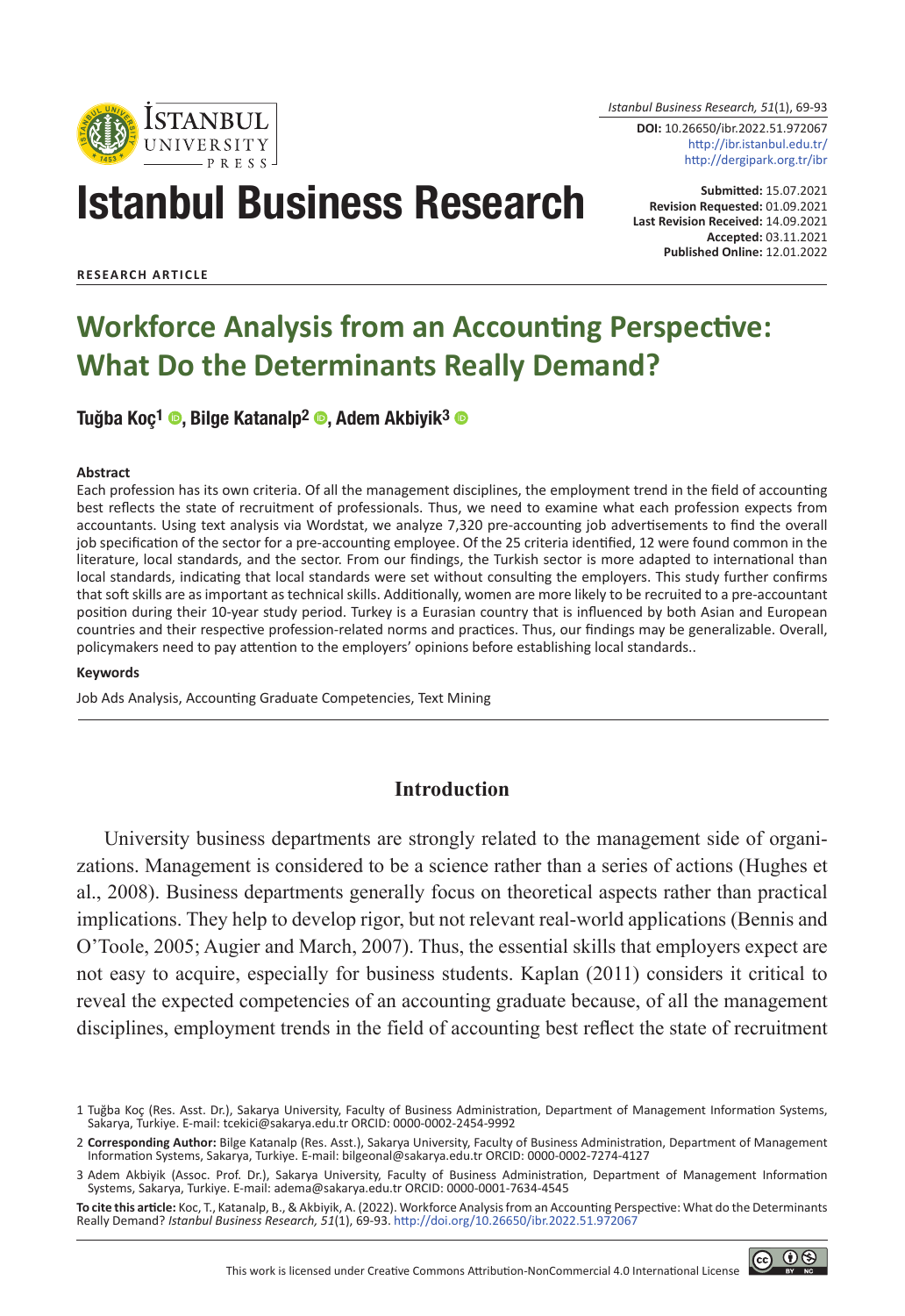of professionals. The literature claims a general dissatisfaction with the profile of accounting graduates due to the gap between their acquired and required skills (Lin, Xiong, and Liu, 2005; De Lange, Jackling, and Gut, 2006; Kavanagh and Drennan, 2008). However, recent studies do not agree on how to fix this gap. Some studies (Webb and Chaffer, 2016; Bayerlein and Timpson, 2017) have proven the existence of the gap, but with the claim that it is not as pervasive as was once thought (Low, Botes, Rue, and Allen, 2016). Low et al. (2016) point out that universities are doing their best in academic terms to train their accounting students adequately. Nevertheless, the required skills and competencies for accounting graduates remain a critical issue in the Turkish business sector. Employers find the universities' academic accounting departments inadequate in providing practical training (Coşkun, Kır, and Coşkun, 2017; Yıldız, 2017).

Bui and Porter (2010) identified four main reasons why accounting graduates fail to gain the desired competencies: (a) students' dissatisfaction with accounting education, (b) conflict between what is taught and ongoing research, (c) traditional educators and an outdated curricula, and (d) fast changes in the global market but slow changes in accounting education (i.e., expectation–performance gap). These four reasons are logically linked. As examples for reasons (b) to (d), if an academician has positioned himself/herself as a researcher (b), he/she will not want to become an innovative educator. Such academicians may even be resistant to new educational approaches. Thus, their (c) students will inevitably be dissatisfied (a). Finally, when these dissatisfied students graduate, they will not be able to meet the expectations of potential employers (d). To overcome this situation, researchers have over the last three decades made several attempts to identify the competencies that employers expect of an accounting student (Tan and Laswad, 2018). The problem is that most of the related studies were conducted in the setting of developed countries. To address this concern, Kenny and Larson (2018) categorized 411 papers published in one of the top accounting journals—Advances in International Accounting—during the 30-year period from 1987 to 2016 by researchers' focus and methodology, chosen country, and authorship diversity. They found that while the origin of the studies was predominantly in the United States initially, other European countries such as France, Germany, and the United Kingdom started their research after 1999, causing the total percentage of studies in the United States to drop from 57.5% to 37.2%. They found that only 0.4% of the studies were conducted in Turkey, all of them in early 1999. Moreover, a general need and ongoing call arose for empirical studies on accounting graduate requirements in the context of developing countries (Ahmad and Gao, 2004; Awayiga, Onumah, and Tsamenyi, 2010). Additionally, Norain et al. (2018) emphasized the need to identify the expected competencies of accounting graduates and understand the evolving requirements of the industry in developing countries. This required consistent engagement with the industry. Therefore, research should be conducted with real, up-to-date, and longitudinal data. This leads us to another problem. Accounting studies generally use traditional methods such as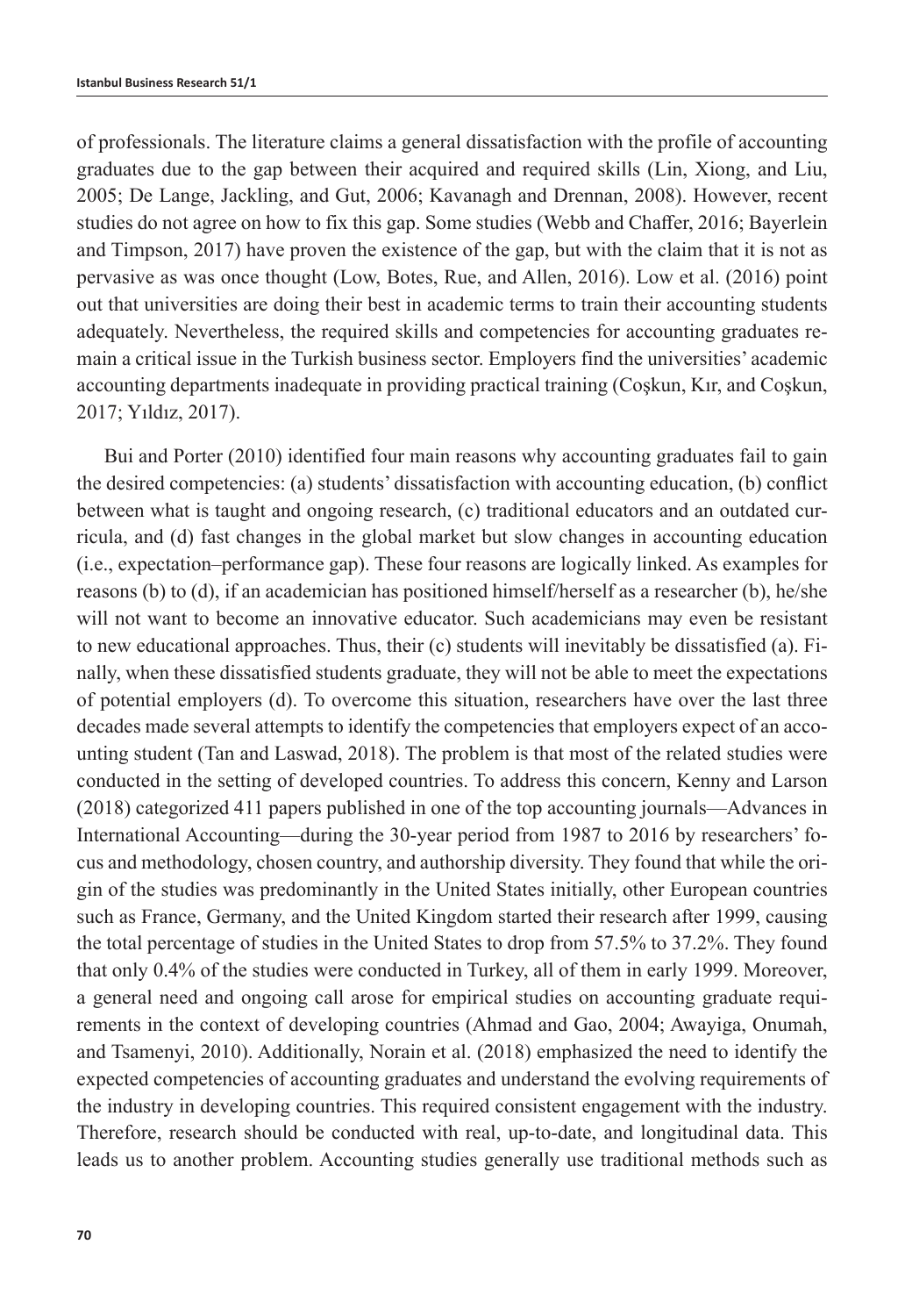surveys, focus groups, and interviews. Rebele and St. Pierre (2015) lamented the stagnation of accounting research and its loss of "hype"; most of the studies they examined used the survey research method and focused on the same general topics.

To avoid this conventional approach, researchers are now using different methods to identify the employability skills required in accounting. Content analysis is an unobtrusive technique used popularly in recent years when more detailed information is required on different categories (Willcoxson, Wynder, and Laing, 2010). France (2010) collected 335 accounting job ads from Australasian organizations and analyzed them using this technique. The results contradict contemporary pedagogical assumptions, emphasizing the need for communication and problem-solving skills. Dunbar, Laing, and Wynder (2016) conducted a similar study to investigate the expected technical and soft skills of accounting graduates from the employers' perspective. They collected 1,594 job advertisements from 2006 to 2009 from a major newspaper in Queensland, Australia. They used content analysis to find that soft skills are more important than technical skills. Tan and Laswad (2018) also used a novel content analysis approach to find the employability skills required for accounting graduates in Australasia. They provided evidence that strong team work and good communication skills are the most valuable behavioral skills employers perceive. Although their findings slightly differ for the five accounting occupational subgroups, interpersonal and personal skills commonly appear to be the most sought-after requirement. They stated that this finding emphasizes the changing nature of the accountant's job profile from an occupation to a more "respected" profession. They made several recommendations for accounting academics, including helping students to develop appropriate soft skills. Although their research allows for a comprehensive comparison between two different countries and accounting subgroups, the dataset covers only one year (July 2015 to June 2016). While some attempts have been made in the Turkish literature to identify the expected competencies of accounting graduates (Yürekli and Gönen, 2015; Coşkun et al., 2017; Yıldız, 2017), only one of them focused on job advertisements, but this followed a structured methodology (Şengel, 2011). Şengel (2011) presents the descriptive statistics of accounting job ads, and nothing more.

In addition to the literature, the accounting professional bodies of different countries, namely, the Accounting and Auditing Standards Authority (Turkey), CPA Australia, the Accounting Standards Committee (Germany), and the Accounting Association Pathways Commission (United Kingdom), have also tried to identify the skills that accounting graduates must have to satisfy their own countries' conditions and to guide the universities' accounting departments. This indicates that accounting curricula can be designed in accordance with the determined needs.

The original aspects of this study include its data coverage (nine years data and 7,320 job adverts), chosen country (in response to Awayiga et al, 2010; Turkey is a developing co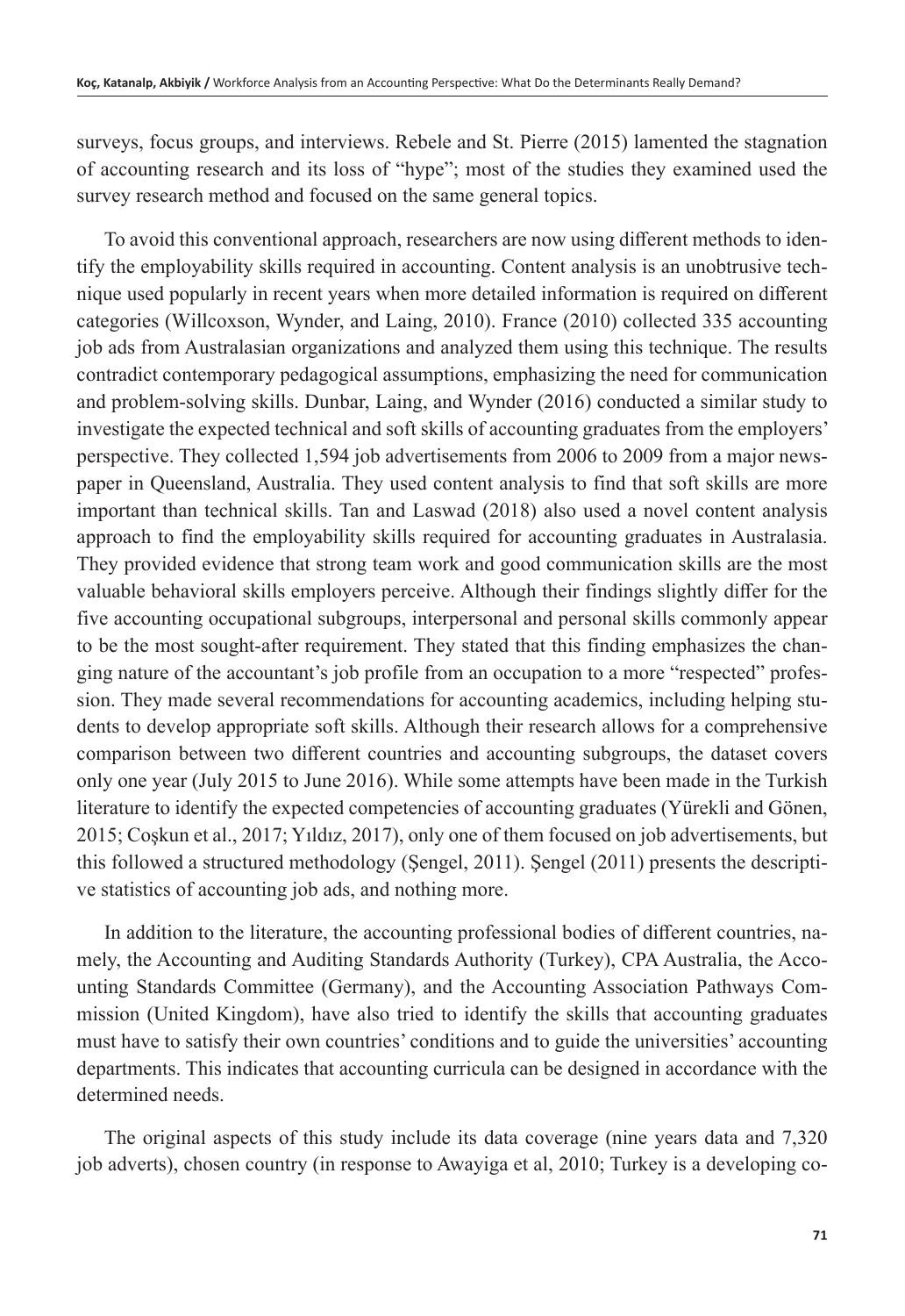untry), methodology (content analysis), and interpretation of results, thereby identifying the employers' expectations. We also compared the identified skills with findings in the literature and the local standards' suggested skills (Table 6). The particular aspect that makes this work internationally significant relates to Turkey's efforts to create and extend local professional standards—a process influenced by both Western and Eastern cultures. This situation is expected to lead to differences in interactions between professional standards, sector expectations, and education curricula.

As regards to these concerns, we highlight the competencies required for accounting graduates in the context of Turkey, a developing country, using an unobtrusive technique. Unlike most previous studies, which used surveys, interviews, and focus groups, we adopted content analysis, focusing on 7,320 job advertisements posted from 2008 to 2016. Dunbar et al. (2016) used a small number of data samples, while Tan and Laswad (2018) covered only one year. We made a significant effort to gain insight into the alleged gap between accounting standards and employers' expectations in Turkey. This is a relatively new research area, especially in developing countries. We focused primarily on the pre-accounting position since this is considered an initial step toward an accounting career in Turkey (Atagan Çetin, 2017). We also examined whether the required skills uncovered matched the findings in the literature and the local, vocational accounting standards (i.e., the Vocational Qualifications Authority for Accounting Professional Standards, VQAAPS) in Turkey. For this, we formulated the following three research questions:

*RQ1: What job skills do employers expect accounting graduates to possess to hold an entry-level pre-accounting position in Turkey?*

*RQ2: Do the employers' expected entry-level job skills of accounting graduates in Turkey differ from the literature's suggested skills?*

*RQ3: Do the employers' expected job skills for the accounting profession in Turkey differ from those of the VQAAPS?*

The remainder of this paper is organized as follows. We briefly introduce the Turkish VQAAPS in Section 2. We then discuss the accounting graduates' skills and attributes and summarize our analysis of the literature in Section 3. We discuss our research methodology and the dataset in Section 4. Our results are presented in Section 5. We summarize our findings and compare the three perspectives (the literature, local standards, and the sector) in Section 6. We discuss our conclusions in Section 7, and finally present the study's limitations and recommendations for further studies in Section 8.

### **Turkish VQAAPS**

The International Labor Organization (ILO) created the International Standard Classification of Occupations, gathering data of the three segments of the labor market: employers,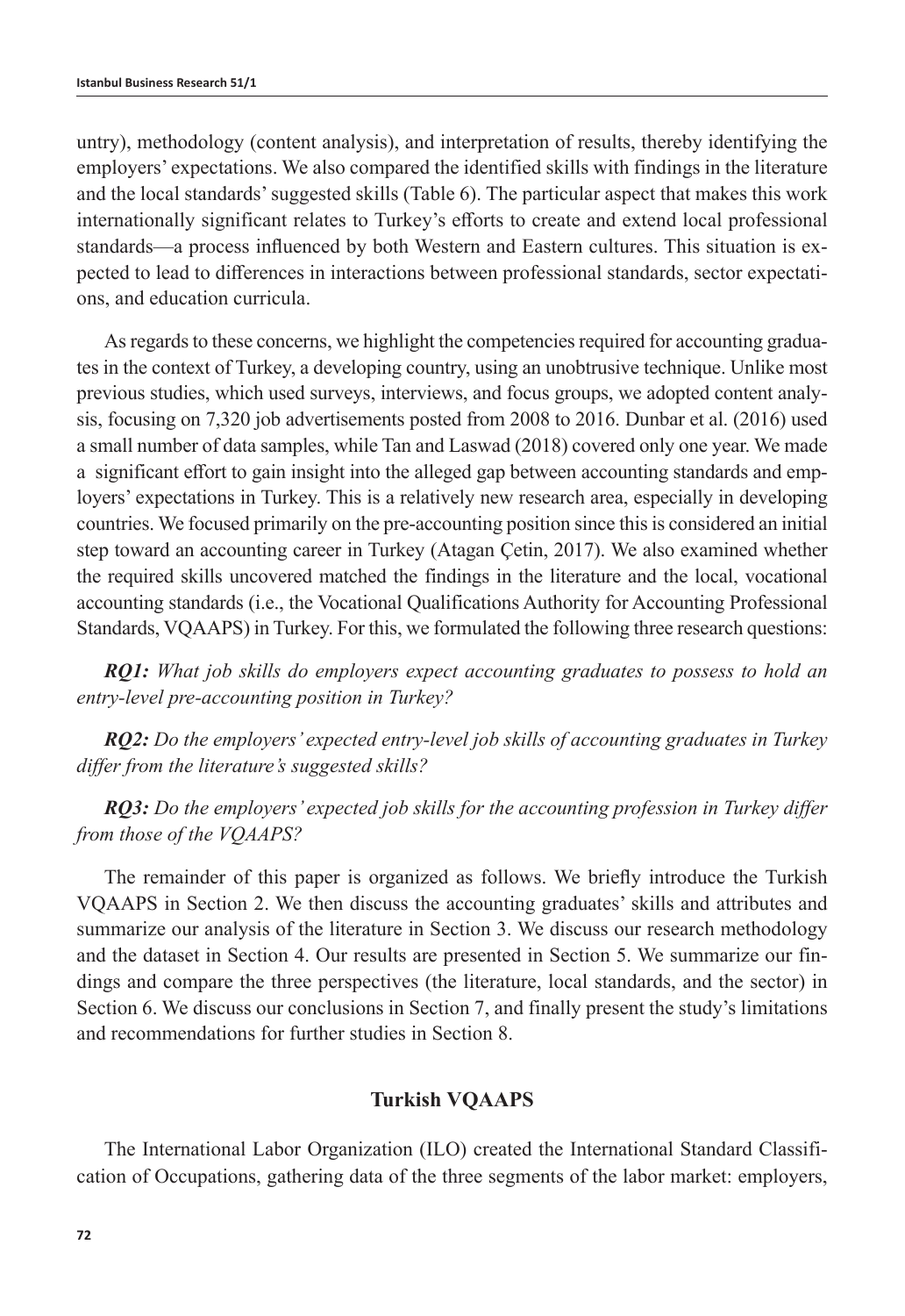employees, and governments. With 187 member states, the ILO sets standards for the labor sector and guides governments to develop appropriate policies (ILO, 2019). According to the ISCO-08 published by ILO, a job is *"a set of tasks and duties performed, or meant to be performed, by one person, including for an employer or in [the context of] self-employment*" (ILO, 2016). The ILO has created a list of English job titles to match the different ISCO-08 codes. For example, eight different job titles for pre-accounting jobs match code ISCO-08- 4311, which we examine in this study. This is important because employers use different job titles in their job advertisements. The ILO list helps us to understand which job title relates to which standard. However, the VQAAPS provides only one job title for the pre-accounting profession. This indicates that the international vocational standards (the International Standard Classification of Occupations by ILO) are too general, with no specific features for comparison but general codes and classifications. National standards are generally derived from this and yet are more specific. This is the main reason why we focused on the VQAAPS rather than international vocational standards.

A foundation in Turkey called the "professional competency board" formed the VQAAPS based on the ILO standards. Figure 1 illustrates how national standards are formed.



*Figure 1.* The VQAAPS framework

 The scope of this study allows us to investigate only the professional profiles of preaccounting employees. A professional profile refers to the job skills of an employee, and captures four different criteria, as can be seen in the figure.

#### **Skills And Attributes of Accounting Graduates**

Value-added activities, quick and accurate decision making, real-time data acquisition, decisive action, and many other technology-related competencies have become more relevant to companies than ever before. Rapidly developing technologies and the widespread adoption of new, existing technologies have significantly changed the structure of business (Shankar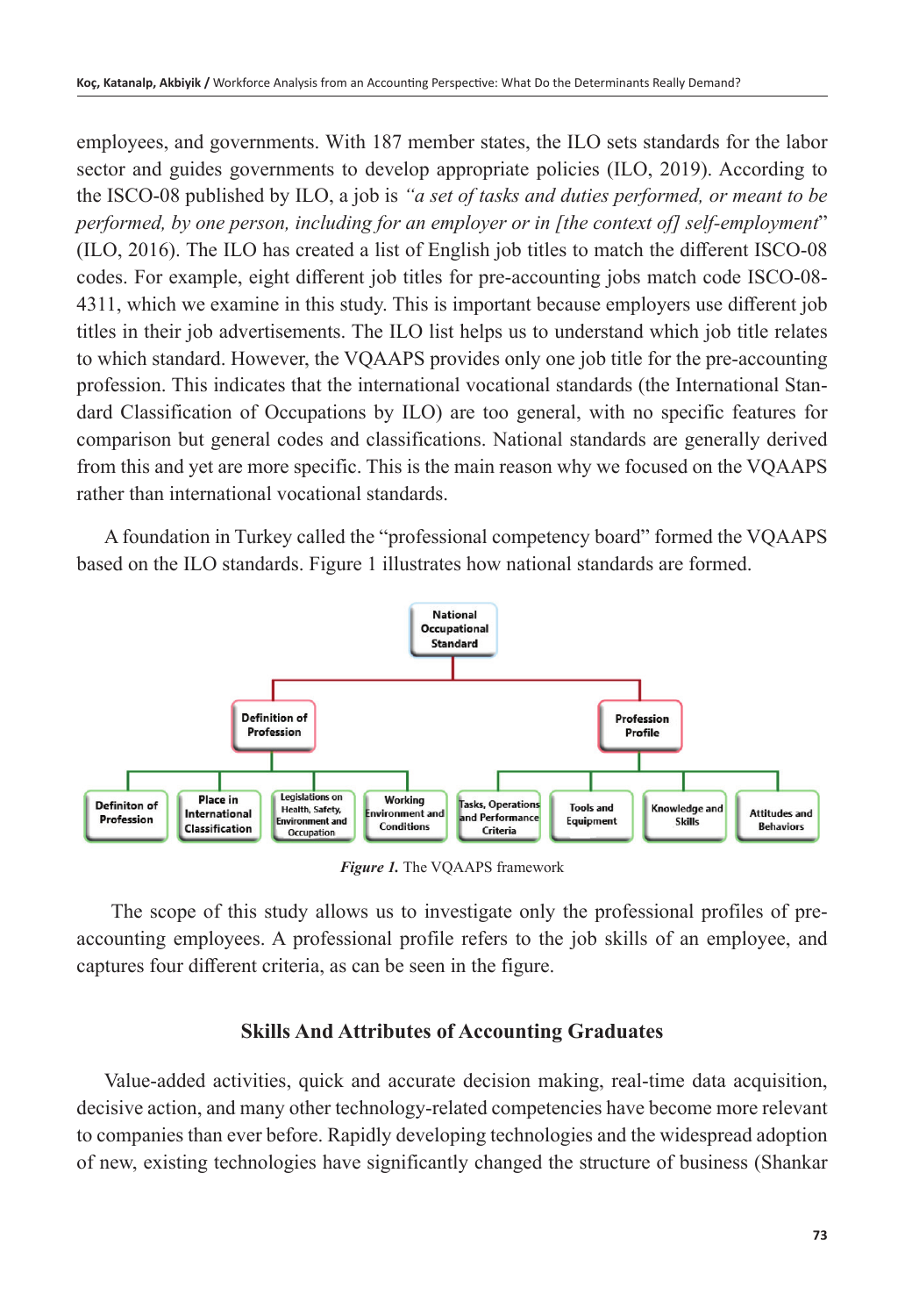et al., 2010), with the employers' expectations evolving simultaneously (McMurray et al., 2016). According to Bancino and Zevalkink (2007), necessity for improvement to the bottom line, increasing competition, and globalization are the three main forces behind employers' demand for a broader skill-set for employees. According to Mohamed and Lashine (2003), rapid changes in the business environment have created an "expectation–performance gap" (Bui and Porter, 2010) between the fast changes in the global market and slow changes in accounting education. This implies the need to enhance the competence level of accountants.

Stone et al. (2013) suggested that global economies and technology force accountants to gain new competencies, of which communication skill is the most essential. However, accounting education worldwide is failing to keep pace with today's dynamic, global business expectations (Awayiga, Onumah and Tsamenyi, 2010). Both early (Simons and Higgins, 1993; Morgan, 1997) and recent (Abayadeera and Watty, 2014; Tempone et al., 2012; Paguio and Jackling, 2016) studies have suggested that employers are generally satisfied with the technical skills or cognitive intelligence levels (e.g., computer-related skills, accounting problem analysis, and specific knowledge on financial matters) of accounting graduates. However, when it comes to soft skills, employers' expectations are seldom met. According to CPA Australia (2019), soft skills can be categorized into four groups: intellectual (e.g., unstructured problem solving and logical and analytical thinking), organizational and business management (e.g., leadership and decision making), interpersonal and communication (e.g., teamwork and verbal/written communication), and personal (e.g., self-management and initiative) skills. Employers can generally assume that every accounting graduate has gained some basic accounting skills from their education. However, soft skills are rarely found, making them more critically required (Atanasovski, Trpeska and Lazarevska, 2018). Yaşar (2019) strongly suggests that soft skills are a "must have," and not just a "nice to have," indicating their importance. Similarly, a recent study evaluated the employers' expectations of skills held by accounting graduates. The study found accounting graduates lacking in social and communication skills (Coşkun, Kır and Coşkun, 2017). Employers expect accounting graduates to improve their critical soft skills and become competent.

With the increased reliance on information technology (IT), the necessity of soft skills is growing, to become as important as technical skills (Crawford, Helliar and Monk, 2011). De Villiers (2010) explored the balance between technical and soft skills in terms of employment in the accounting field. They suggested five main soft skill types: communication, problem solving and critical thinking, leadership and teamwork, ethical and moral values, and selfmanagement. According to de Villiers (2010), the importance of soft skills is increasing, with the stakeholders considering these abilities as critical as technical skills in the recruitment process. Jones and Abraham (2009) examined the expanded role of accountants, to find that some particular soft skills are important for workplace success. According to the International Federation of Accountants (IFAC, 2003) standards, accounting graduates should be required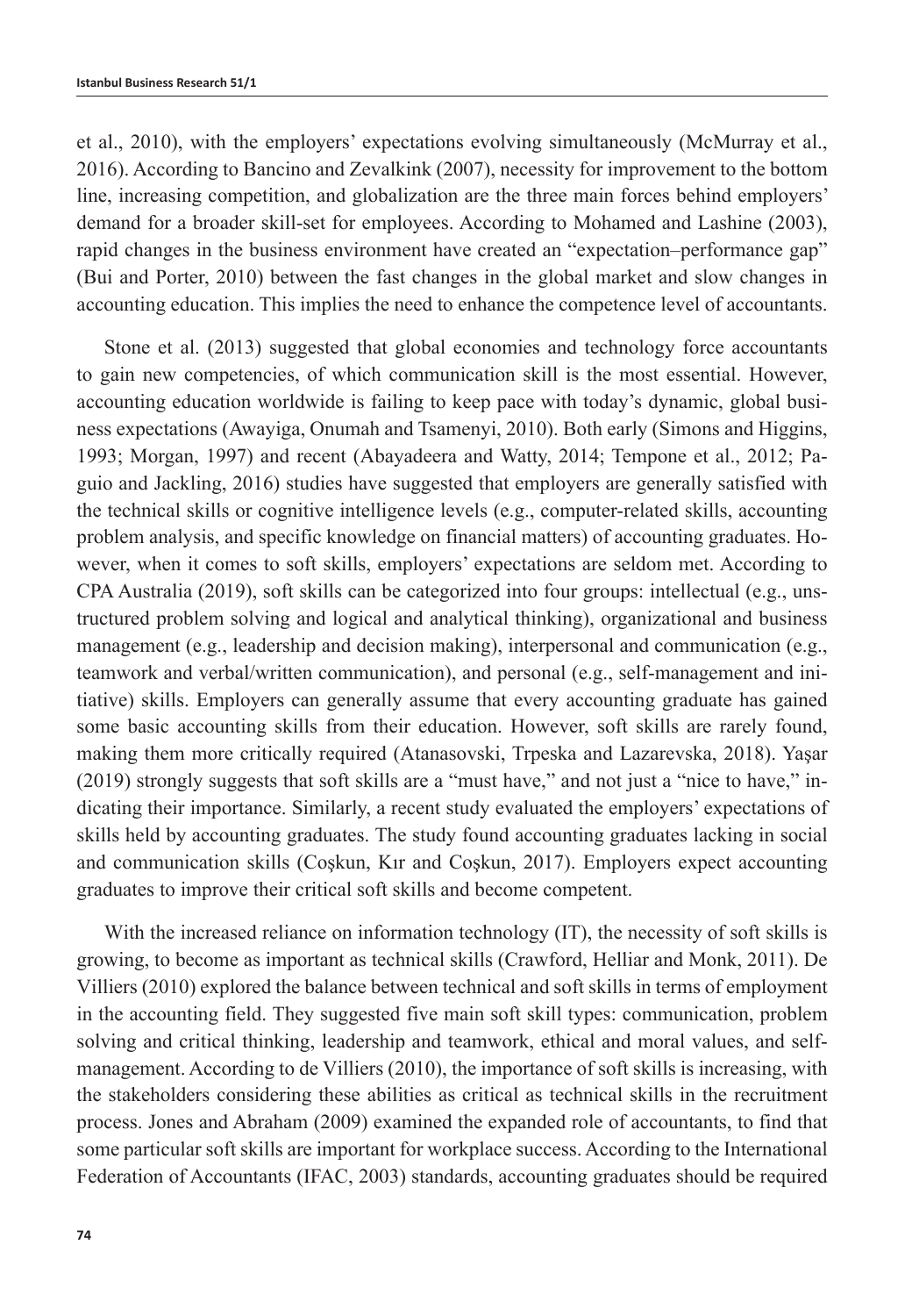to fulfill ten main criteria (i.e., communication, intellectual, interpersonal, technical, personal, organizational and business management, and IT skills; and general, organizational and business, and accounting and auditing knowledge) that employers seek during recruitment. In Australia, practitioners reported that communication, teamwork, and self-management are the most critical skills for accounting graduates for recruitment, training, and ongoing employment purposes (Tempone et al., 2012). However, Coetze and Oberholzer (2009) found the accounting graduates unable to apply their newly acquired knowledge and abilities in the workplace. This is a real problem for employers, and it is contrary to Jackling and De Lange's (2009) new definition of accounting professionals as "knowledge specialists"' (Tempone et al., 2012). From the practitioners' perspective, soft skills for accounting graduates are more an obligatory rule than necessity. However, soft skills are rarely embedded in higher accounting education curricula in Turkey. In this context, Yaşar (2019) uncovered the inadequacies in the accounting education curriculum in Turkey, suggesting a new competency-focused education framework comprising soft skills as well as technical skills (Başar, 2005).

Ahmad and Gao (2004) suggest that the accounting curricula's design has often been ignored, because no evidence seems to suggest that sufficient attention has been given to the necessary general skills as identified by the IFAC (2003). The curricula in universities focus on technical skills, and so the accounting graduates throughout their university years diverge from lifelong learning. This is often accepted as a key learning outcome (Hancock, Howieson and Kent, 2009), and students neglect to improve their soft skills. Similarly, Millard (2003) found that students consider accounting work dull and uninteresting. This is also related to the expectation–performance gap between the value judgment of students and their employers (Marshall, Dombroski, Garner, and Smith, 2010; Low et al., 2016). A detailed and comprehensive study conducted by Kim, Ghosh, and Meng (1993) suggests that motivation or interest in the job is the most dominant factor from the employers' perspective. However, for students, their examination results are the most important criterion for a successful accounting career. As Kavanagh and Drennan (2008) stated, students are becoming more aware of their employers' expectations in terms of analytical, professional, and teamwork skills. However, the curricula do not sufficiently meet these expectations. In their study, Francisco and Kelly (2002) extended Albrecht and Sack's (2000) approach, agreeing that accounting students concur with their employers on the skills necessary for accounting graduates. Furthermore, Oussii and Klibi (2017) empirically found that even though students know the importance of developing their soft skills, they often feel that they cannot develop their aptitudes under the current education system, and that it is unlikely for them to ever find an opportunity to develop their soft skills efficiently. In short, while technical skills development is always part of a well-rounded accounting education, there is no doubt that soft skills are also necessary in today's business environment. According to Jackling and Watty (2010) and Tempone et al. (2012), the literature suffers from lack of studies on the relationship between contextual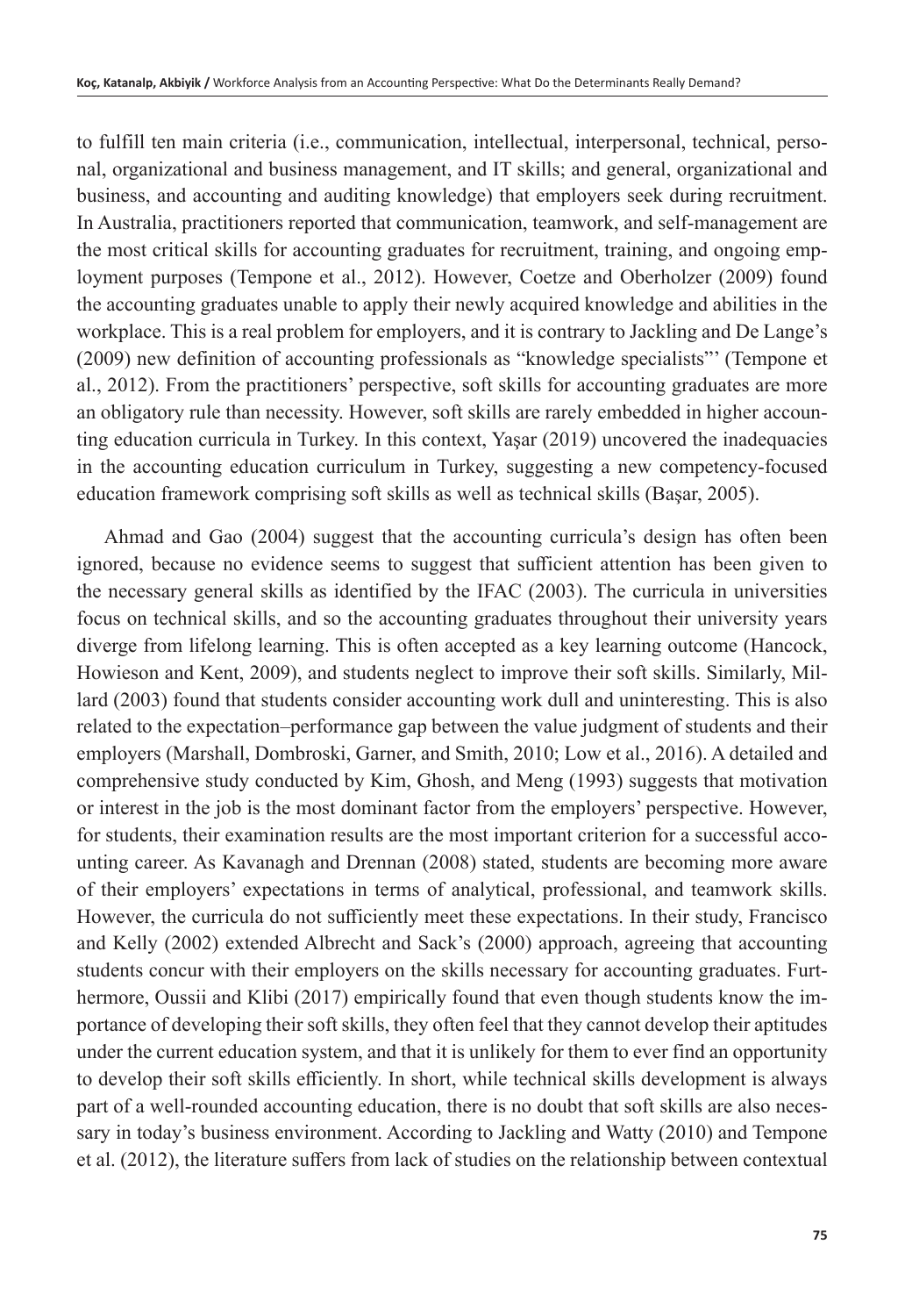Table 1

issues and soft skills in the accounting field. Thus, we cannot say that the employers' expectations on soft skills development in accounting education have been adequately considered. Tempone et al. (2012) encouraged researchers to take up this issue in a more nuanced manner. Thus, we present our first research question below:

*RQ1: What job skills do employers expect accounting graduates to possess in order to hold an entry-level pre-accounting position in Turkey?*

However, no consensus has been reached on the accounting graduates' expected skills. Table 1 summarizes the relevant literature on the suggested vocational skills that an accounting graduate should have from various country perspectives with the recommended attributes, differences, and similarities.

| <b>Study</b>                                              | Country               | <b>Method</b>                                                                | Participants                           | <b>Required skills</b>                                                                                                                                                        |  |  |  |
|-----------------------------------------------------------|-----------------------|------------------------------------------------------------------------------|----------------------------------------|-------------------------------------------------------------------------------------------------------------------------------------------------------------------------------|--|--|--|
| Kavanagh                                                  | Australia             | Quantitative<br>$($ (Survey<br>Oualitative<br>(Focus group<br>(and interview | Accounting<br>students                 | Continuous learning, decision-making, verbal communi-<br>cation                                                                                                               |  |  |  |
| & Drennan<br>((2008                                       |                       |                                                                              | Employers                              | Analytical problem solving, business awareness and real<br>life experience, technical knowledge                                                                               |  |  |  |
|                                                           |                       | Quantitative                                                                 | Accounting<br>students                 | Core accounting knowledge, business skills, personal                                                                                                                          |  |  |  |
| (Lin (2008)<br>China                                      |                       | $($ (Survey                                                                  | Employers<br>Educators                 | characteristics, business knowledge, basic techniques,<br>general knowledge                                                                                                   |  |  |  |
| Wells,<br>Gerbic,<br><b>New</b><br>Kranenburg,<br>Zealand |                       | Quantitative<br>$($ (Survey<br>Qualitative                                   | Experienced<br>accounting<br>graduates | Personal, intellectual and interpersonal abilities such as<br>pressure management, respond to clients' requirements in                                                        |  |  |  |
| & Bygrave<br>((2009)                                      |                       | ((Interview                                                                  | Employers                              | a timely manner                                                                                                                                                               |  |  |  |
| Jackling &                                                | Australia             | Ouantitative<br>((Survey)<br>Oualitative<br>((Interview                      | Accounting<br>graduates                | Accounting problem analysis, technological skills, tech-<br>nical skills                                                                                                      |  |  |  |
| de Lange<br>((2009                                        |                       |                                                                              | Employers                              | Technical accounting knowledge, leadership, verbal com-<br>munication, interpersonal and team skills                                                                          |  |  |  |
|                                                           |                       |                                                                              | Educators                              | Technical knowledge, intellectual capability, thinking<br>skills                                                                                                              |  |  |  |
| Bui & Porter<br>((2010)                                   | <b>New</b><br>Zealand | Oualitative<br>((Interview                                                   | Employers                              | Technical accounting knowledge, verbal communication,<br>writing skills, interpersonal skills, teamwork, advanced<br>technological skills, lifelong learning, self-confidence |  |  |  |
|                                                           |                       |                                                                              | Accounting<br>students                 | Communication skills, team-work, real-word practice,<br>intellectual abilities                                                                                                |  |  |  |
|                                                           |                       |                                                                              | Accounting<br>graduates                | Writing skills, applying knowledge to practical situations                                                                                                                    |  |  |  |
| Awayiga,<br>Onumah, &<br>Tsamenyi<br>((2010)              | Ghana                 | Quantitative<br>$($ (Survey                                                  | Employers                              | Analytical and critical thinking, computing technology,<br>professional demeanor                                                                                              |  |  |  |
|                                                           |                       |                                                                              | Accounting<br>graduates                | Analytical and critical thinking, communication skill,<br>professional demeanor                                                                                               |  |  |  |
| (Jones (2011)                                             | America               | Quantitative<br>$($ (Survey                                                  | Employers                              | Writing skills, effective documentation                                                                                                                                       |  |  |  |

*Summary of recommended skills for accounting students from different perspectives*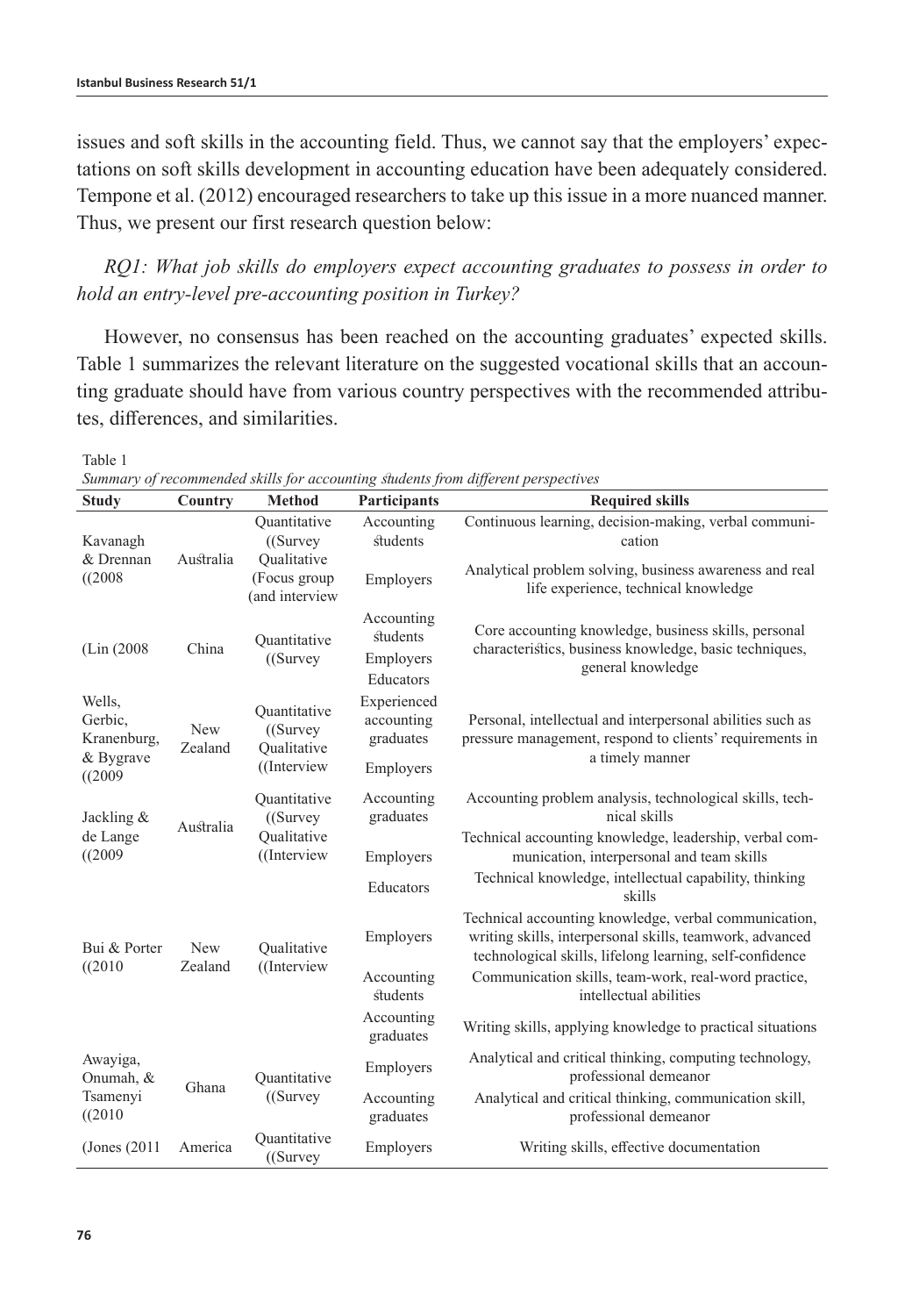| <b>Study</b>                                                                   | Country               | <b>Method</b>                                             | Participants                       | <b>Required skills</b>                                                                                                                                                                      |  |  |
|--------------------------------------------------------------------------------|-----------------------|-----------------------------------------------------------|------------------------------------|---------------------------------------------------------------------------------------------------------------------------------------------------------------------------------------------|--|--|
| Tempone,<br>Kavanagh,<br>Segal, Han-<br>cock, Howi-<br>eson, & Kent<br>((2012) | Australia             | Qualitative<br>((Interview                                | Employers                          | Communication, teamwork, self-management, initiative<br>and enterprise, problem solving and planning                                                                                        |  |  |
| (Jones $(2014)$                                                                | UK                    | Qualitative<br>((Case study)                              | Employers                          | Communication, technical skills, team working, commer-<br>cial/business awareness, professional credibility, and X<br>factors skills such as confidence, common sense etc.                  |  |  |
| Tanaka<br>& Sithole<br>((2015                                                  | Swazi-<br>land        | Quantitative<br>$($ (Survey                               | Employers                          | Technical knowledge and technological skills                                                                                                                                                |  |  |
| Ali, Kamaru-<br>din, Suriani,                                                  | Malaysia              | Quantitative<br>$($ (Survey                               | Educators                          | Writing skill, analytical/critical thinking, teamwork, finan-<br>cial accounting                                                                                                            |  |  |
| Saad, & Af-<br>(andi (2016                                                     |                       |                                                           | Employers                          | Resource management, foreign language, risk manage-<br>ment, financial accounting                                                                                                           |  |  |
| Hancock,<br>Freeman,<br>Watty, Birt,<br>& Tyler<br>((2016)                     | Australia             | Qualitative<br>$(($ Report                                | Accounting<br>academics            | Possible solutions to routine problems (judgement),<br>integrate theoretical and technical knowledge, critical<br>analysis and problem solving, communication, teamwork,<br>self-management |  |  |
| Low, Botes,<br>Rue, & Allen<br>((2016)                                         | <b>New</b><br>Zealand | Oualitative<br>((Interview)                               | Employers                          | Interpersonal and social skills, fit within team and culture,<br>oral/written communication, common sense, openness to<br>change, problem solving                                           |  |  |
| Lim, Lee,<br>Yap, & Ling<br>** $((2016$                                        | Malaysia              | Quantitative<br>$($ (Survey                               | Employers                          | Oral/written communication, problem solving, analytical<br>skills and critical thinking, time management                                                                                    |  |  |
|                                                                                |                       |                                                           | Auditor                            | Analytical skills, time management, pressure manage-<br>ment, team work, critical thinking                                                                                                  |  |  |
|                                                                                |                       |                                                           | Lecturer                           | Team work, analytical skills, pressure management, inter-<br>personal skills, oral/written communication                                                                                    |  |  |
|                                                                                |                       |                                                           | Accounting<br>students             | Problom solving, team work, decision making, analytical<br>skills, pressure management                                                                                                      |  |  |
|                                                                                | UK and<br>Ireland     | Quantitative<br>$($ (Survey<br>Oualitative<br>((Interview | Accounting<br>professional<br>body | Critical thinking, creative problem solving                                                                                                                                                 |  |  |
| Howcroft<br>((2017                                                             |                       |                                                           | Educators                          | Problem solving, critical analysis, critical reading, techni-<br>cal knowledge                                                                                                              |  |  |
|                                                                                |                       |                                                           | Employers                          | Bookkeeping, verbal/written communication and inter-<br>personal skills                                                                                                                     |  |  |
| Oussii &<br>(Klibi (2017                                                       | Tunisian              | Ouantitative<br>$($ (Survey                               | Accounting<br>students             | Verbal communication, interpersonal skills                                                                                                                                                  |  |  |
| Atanasovski,<br>Trpeska, &                                                     | Macedo-<br>nia        | Quantitative<br>$($ (Survey                               | Employers                          | Computer-related skills, foreign language, ethical,<br>life-learning, credibility                                                                                                           |  |  |
| Bozinovska<br>Lazarevska<br>** $((2018$                                        |                       |                                                           | Accounting<br>students             | Problem solving, oral communication, foreign language,<br>personal characteristics, time management, team work                                                                              |  |  |

\*Table 1 captures the selected studies which have used primary data. Studies have used job ads as a secondary data are discussed at the end of our introduction chapter.

\*\* If there are lots of skills detected in the study, the most five importants are shown in the Table.

 Table 1 shows that technical skills for accountants in the current business climate is still pertinent. However, an increasing need has arisen for accountants to develop soft skills. From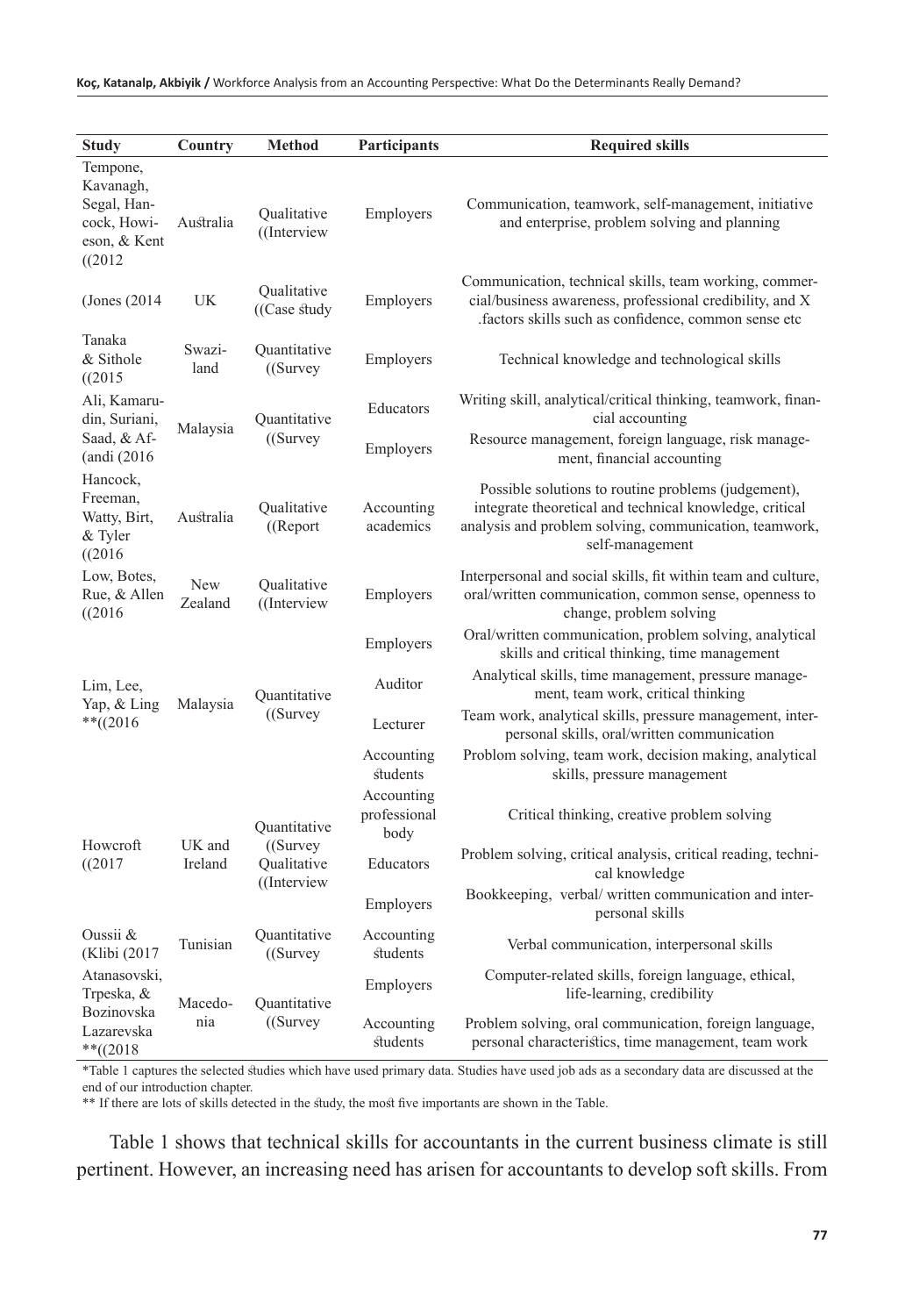a recent study, most of the key employers in the accounting sector in New Zealand believe that technical skills can be gained through "on the job training." They do not have much expectation that a new graduate would have the necessary core knowledge (Low et al., 2016). From a different perspective, Daff, De Lane and Jackling (2012) show that the current combination of soft and technical skills does not meet the expectations of several employers. Thus, they settle for a less stringent skill set. In summary, by repositioning the current accountants as knowledge professionals instead of accounting technicians, the required soft skills can be given more focus (Jones and Abraham, 2009). This leads us to our second research question:

*RQ2: Do the employers' expected job skills of accounting graduates in Turkey differ from the literature's suggested skills?*

The accounting profession is defined in the VQAAPS as follows: "*The pre-accountancy employee (level 4) is a qualified person who carries out activities related to occupational health safety and environmental precautions. They write the working organization's pre-accountancy reports, prepare documents that are the basis for accounting, conduct things related to any papers needed, and handle the accounts pursuant to the relevant quality standards."* (Mesleki Yeterlilik Kurumu, 2015). This definition implies that technical skills are the only requirement for pre-accountants. However, to keep abreast of technological developments, besides economic and societal changes, pre-accountants in Turkey need to have soft skills as well (Demir, 2005). In addition, as Figure 1 illustrates, the VQAAPS includes the positioning of professions as well as information on how a professional profile should appear. Thus, we present our third research question, RQ3, to investigate whether the four sub-dimensions related to a professional profile agree with the pre-accounting job advertisements of the sector.

*RQ3: Do the employers' expected job skills for the accounting profession in Turkey differ from those of the VQAAPS?*

#### **Methodology**

Job advertisement (job ads) analysis is an unobtrusive approach to discover the competencies of jobs in different fields, such as librarians (Lopatovska and Baribeau, 2017), business managers (Bennett, 2002), and information system professionals (Todd, Mckeen, and Gallupe, 1995). Text analysis (TA) and content analysis (CA) are the most common methods to create meaningful texts from a dataset, including job advertisements. TA and CA are generally used interchangeably in the literature, although they have some key distinctions (Bauer, Bicquelet and Suerdem, 2014). Since we did not use abductive modeling techniques such as corpus linguistics, automatic pattern detection, and bottom-up categorization, we might say that we used text mining methods through TA via Wordstat. Restricting ourselves to within the scope of this study, we followed Chakraborty, Pagolu, and Garla's (2013) text-mining framework as shown in Figure 2.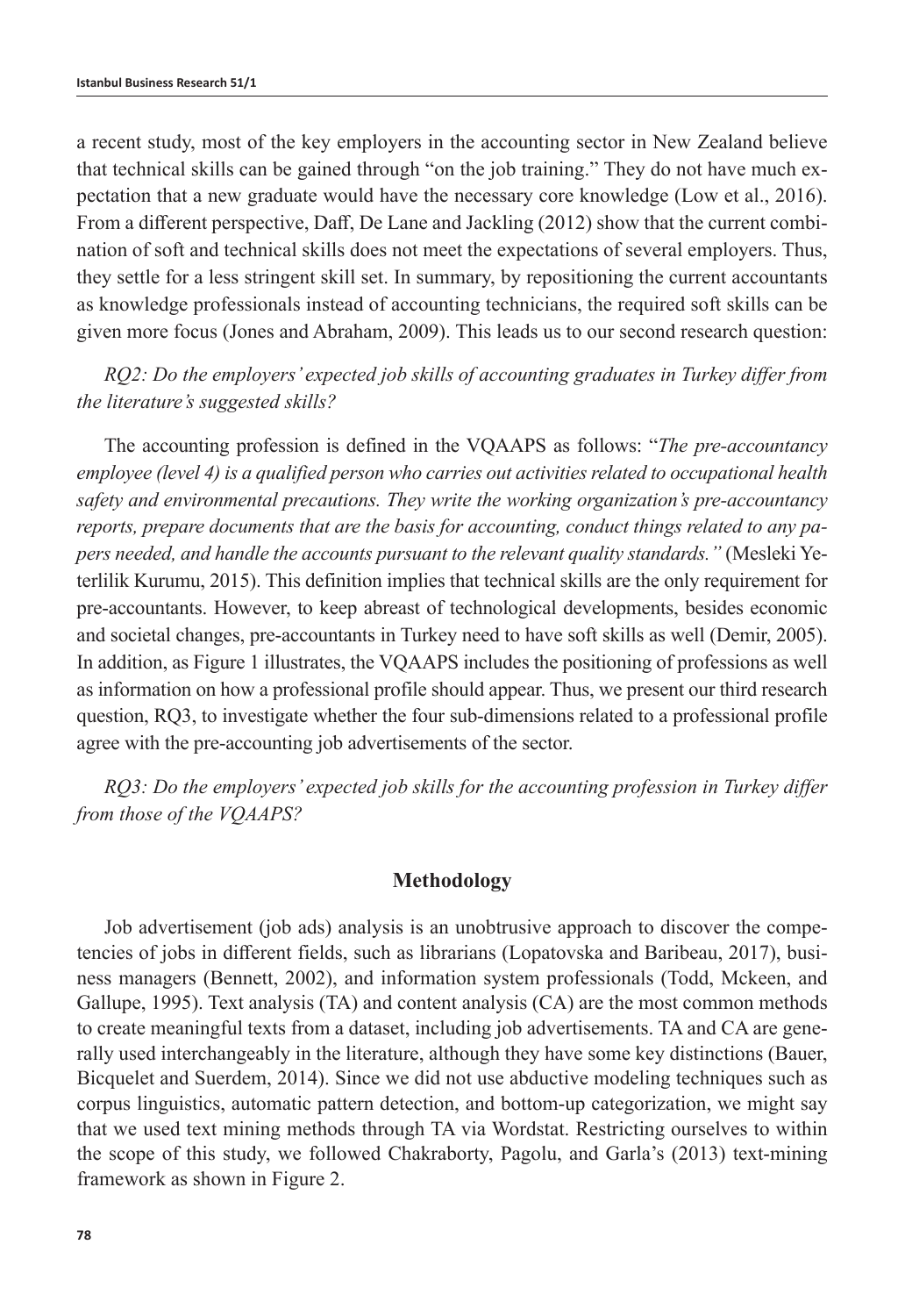*Data collection:* We retrieved a total of 58,952 accounting job ads from an employment service platform in Turkey during the period 2008–2016. We considered only those job ads with the word "pre" in their job title, because, according to the VQAAPS, a level-4 accountant's basic priority should consist of pre-accounting tasks. Finally, we ended with 7,320 usable ads for further analysis.

**Text parsing:** In text parsing, also called the pre-processing phase, we used Ingersoll, Morton, and Farris's (2013) approach to transform our text and capture the patterns in textual data. Pre-processing is critically important for preparing a dataset for text mining. For this, we reduce the input text document size (Vijayarani and Janani, 2016), and then carry out the sub-processes, stop-word elimination, tokenization, stemming, and lemmatization. First, we obtain tokens by breaking the text into words. This is called tokenization. Second, we conduct stemming by removing the derivational suffixes. In addition, we group the inflected forms of a word to analyze them as a single item. This is called lemmatization, and is done to enable a morphological analysis of the words therein. Third, we create the excluded list for stop-word removal and conduct downcasing and synonym expansion.



*Figure 2.* Text mining process (adapted from Chakraborty et al., 2013).

*Text filtering:* The brackets and symbols were adhered to consistently. Numeric characters were allowed since we filtered the job ads by year of publication. For better grasp and interpretation of the results, we filtered the frequencies in more than 10% of the cases.

*Transformation:* We calculated the frequency of job ads by year of publication and subtitles. We also investigated the frequency of words related to pre-accounting job skills.

*Text mining:* We used topic extraction based on job skills.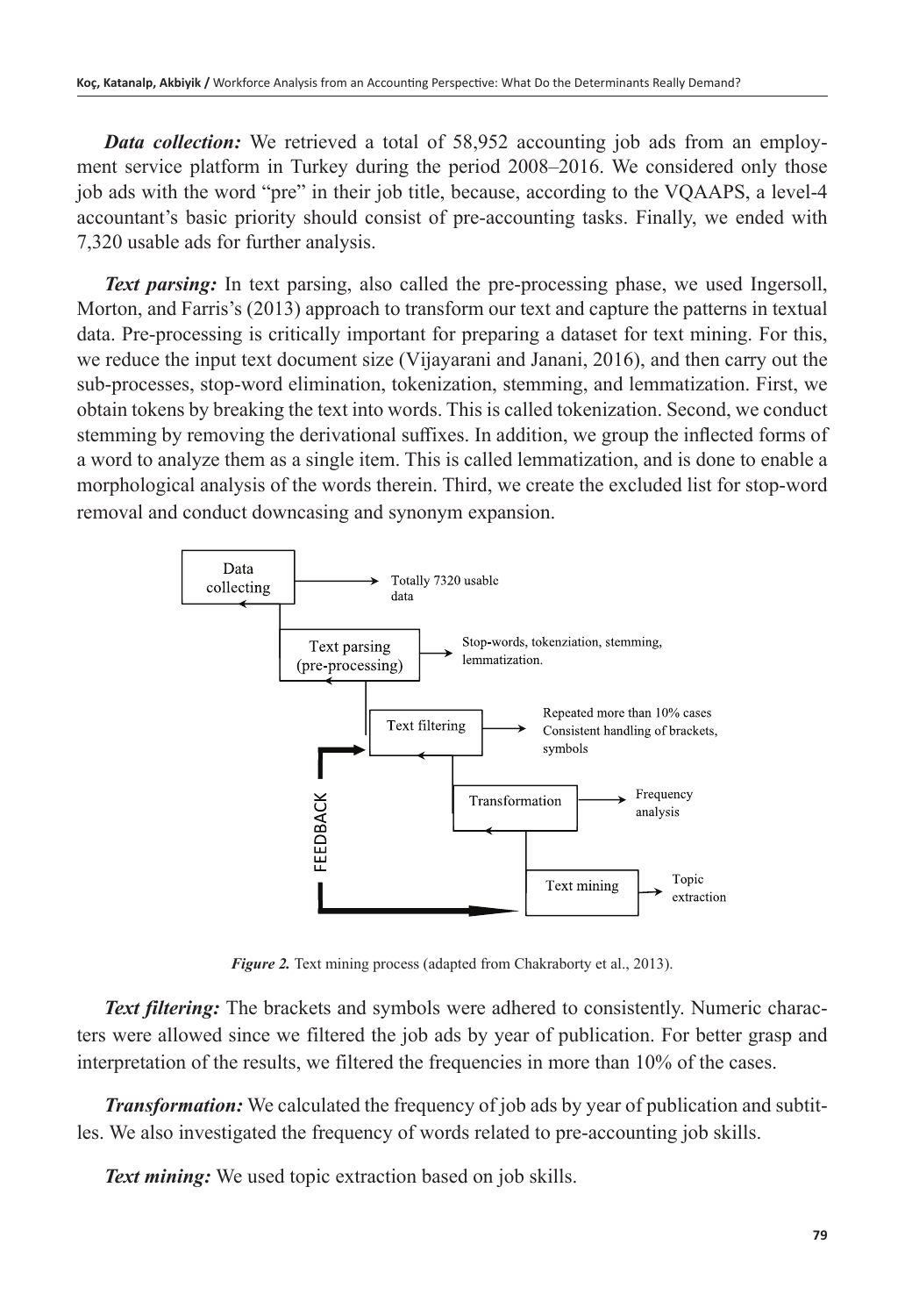#### **Results**

In this section, we first provided brief information on our corpus, and then presented our descriptive results, frequency, and topic extraction analysis.

# **Corpus**

Table 2 *Collection statistics*

| Total number of cases              | 7320   |
|------------------------------------|--------|
| Total number of paragraphs         | 44035  |
| Total number of sentences          | 47842  |
| (Total number of words (token)     | 442442 |
| (Total number of word forms (type) | 25916  |
| Total words excluded               | 113812 |
| Words per sentence                 | 9,2    |
| Words per paragraph                | 10     |
|                                    |        |

# **Descriptive Statistics**

Following the pre-processing stage, we examined the filtered ads by year of publication and sub-position. Table 3 presents the frequency table.

Table 3

*Total Job Advertisements by Year and sub-position*

|                                   | 2008           | 2009 | 2010 | 2011 | 2012           | 2013 | 2014 | 2015 | 2016 | <b>Total</b> | <b>Total Percent</b> |
|-----------------------------------|----------------|------|------|------|----------------|------|------|------|------|--------------|----------------------|
| Pre Accounting<br>Clerk           | 81             | 101  | 210  | 272  | 445            | 678  | 731  | 525  | 363  | 3406         | 46,5%                |
| Pre Accounting<br>Employee        | $\overline{2}$ |      |      |      | $\overline{2}$ | 24   | 24   | 26   | 13   | 91           | 1,2%                 |
| Pre Accounting<br>Personel        | 5              | 7    | 18   | 18   | 42             | 127  | 113  | 120  | 98   | 548          | 7,5%                 |
| Junior Accountant                 | 15             | 19   | 27   | 61   | 70             | 94   | 104  | 75   | 59   | 524          | 7,2%                 |
| Pre Accounting<br>Specialist      | 4              | 5    | 8    | 9    | 10             | 23   | 14   | 17   | 22   | 112          | 1,5%                 |
| Pre Accounting<br>and Sale        |                | 5    | 21   | 28   | 34             | 41   | 34   | 29   | 28   | 220          | 3,0%                 |
| Pre Accounting<br>and Secretarial | $\overline{2}$ | 72   | 219  | 277  | 448            | 340  | 400  | 208  | 134  | 2100         | 28,7%                |
| Bookkeeper                        | 3              | 9    | 5    | 11   | 13             | 27   | 42   | 82   | 127  | 319          | 4,4%                 |
| <b>TOTAL</b>                      | 112            | 218  | 508  | 676  | 1064           | 1354 | 1462 | 1082 | 844  | 7320         | 100%                 |

The most significant information in the frequency table is the variety of job titles. We expected more standardized job titles as per the VQAAPS (pre-accounting clerk). However, several hybrid versions existed. The VQAAPS prefers to use the "pre-accounting clerk" job title for level 4. Thus, our results are consistent with the standard; that is, high percentage of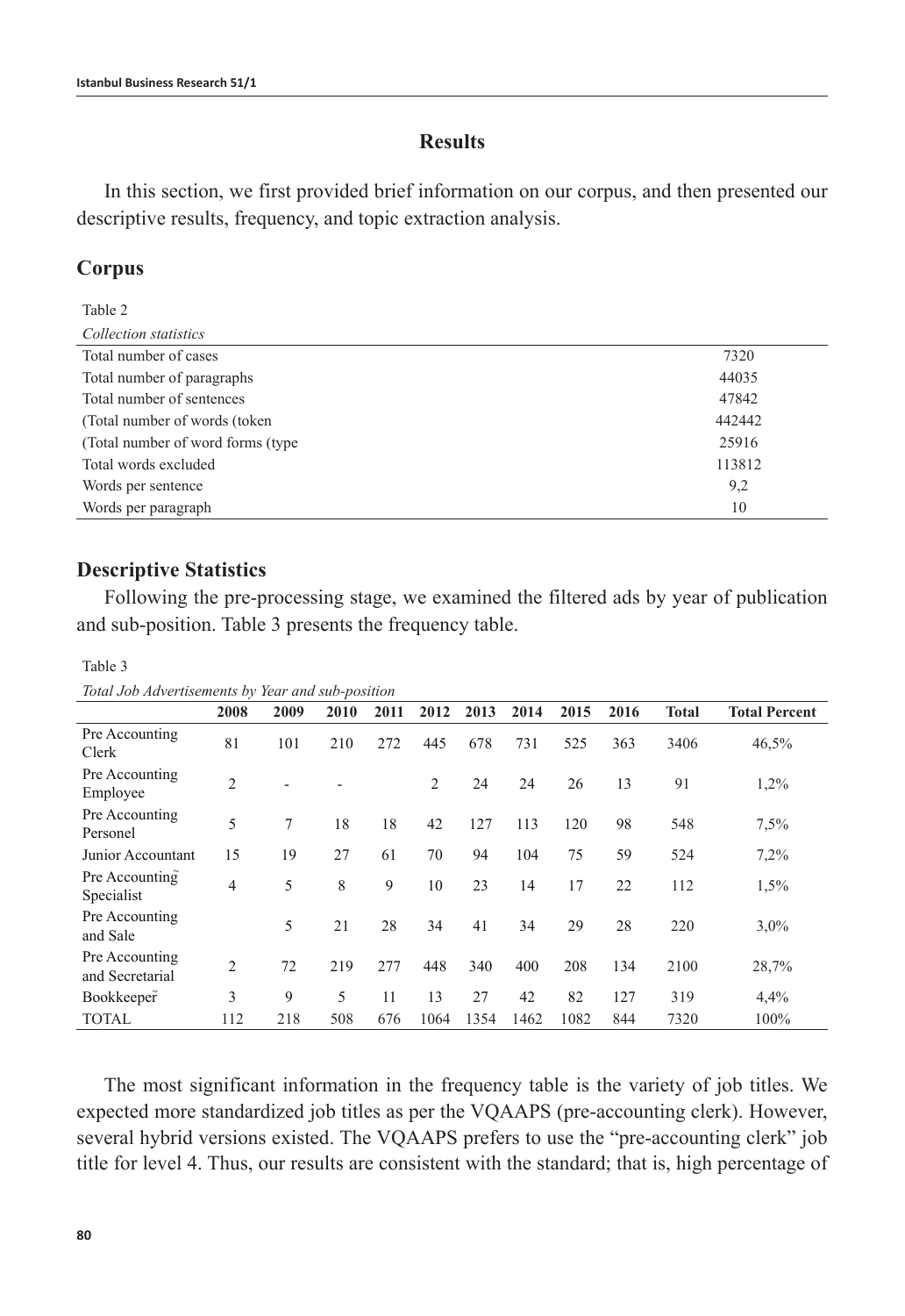ads represented by "pre-accounting clerk." Table 3 shows a decreasing number of job ads after 2015. One possible reason is technological development in the accounting sector, such as the use of e-invoices (Elçin et al., 2018). However, Table 3 may be misleading. A more detailed interpretation is required. As previously mentioned, the VQAAPS was released in late 2015. A careful examination of the trends of sub-positions surprisingly shows that after 2015, job ads for the pre-accounting clerical job decreased, whereas those for bookkeeper jobs increased. This result is disappointing for two reasons.

First, vocational standards need to lead the sector and bridge the gap between employees and employers. From our results, the VQAAPS seems to have failed in this since the number of pre-accounting clerical job titles mentioned actually decreased. This is not as expected after the release of standards. Second, calling a level-4 accountant bookkeeper is not acceptable for linguistic reasons. The Turkish translation of the word "bookkeeper" is "muhasebeci." When the suffix "ci" is added to the root word of a profession name in Turkish to indicate the reputation of the profession, the reputation of the profession "falls from grace." For example, the profession of dentistry can be expressed in two different ways in Turkish. You can call it *disci*, derived from the root word of the profession *dis* (tooth) and the suffix "ci." You can also directly name the profession *dis doktoru* (tooth doctor) in Turkish. Professional dentists prefer to be called "tooth doctor" because the other term is likely to underestimate the professional's job. When we associate this situation with the accounting profession "bookkeeper," the Turkish term *muhasebeci* has the suffix "ci" at the end of the profession. This discredits the job's reputation. After 2015, the bookkeeper job title has undergone rapid change, contrary to the VQAAPS standard. Although we considered only the 2016 data for this interpretation, these trends provide some evidence that the accounting sector does not follow, or even ignores, the national standards.

After representation of the general structure, we analyzed the job ads by the job description and job skills separately since these two aspects have different meanings and purposes. Job descriptions capture the general tasks, job-related duties, and responsibilities of the position with regard to the employees' technical skills, whereas job skills are mostly related to the desired individual employee characteristics, such as their analytical and time management skills, both of which can be called soft skills.

# **Job Skills Analysis**

Table 4 gives a summary of the frequency of words related to job skills. The number of times a word has been repeated in the job skills section is shown in the "frequency" column, while the number of cases with related features is shown in the "number of cases" column.

*Word Frequencies in reference to Job Preferences* **Word Number of cases Cases % Frequency Shown %** Female 2714 2714 37.08% 2772 2.30% Graduation 2421 33.07% 2616 2.17%

Table 4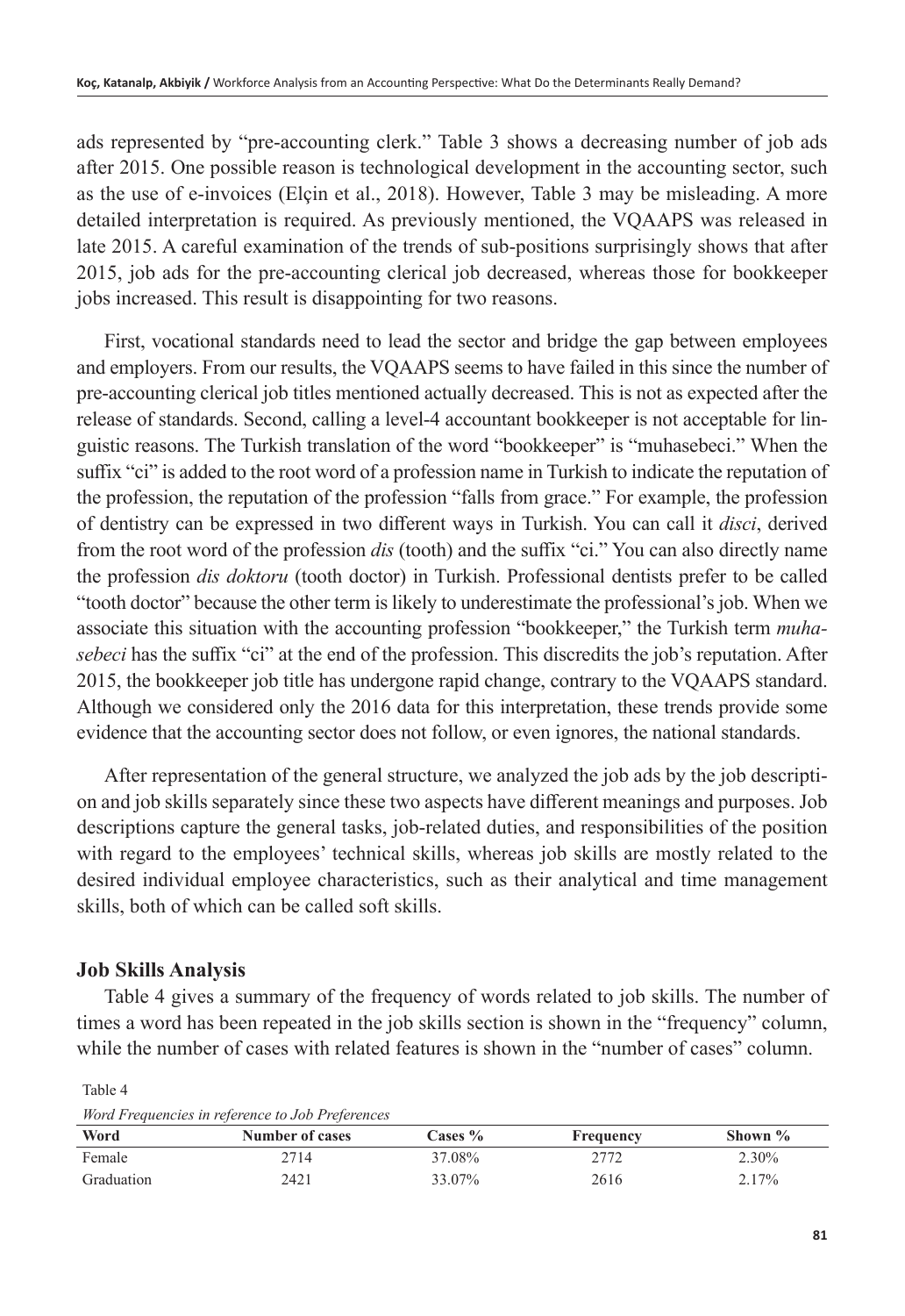| <b>MSOffice</b> | 2047                   | 27.96%    | 2057      | 1.71%      |
|-----------------|------------------------|-----------|-----------|------------|
| Word            | <b>Number of cases</b> | Cases $%$ | Frequency | Shown $\%$ |
| Experienced     | 1896                   | 25.90%    | 2059      | 1.71%      |
| Decent          | 1334                   | 18.22%    | 1359      | 1.13%      |
| High school     | 1328                   | 18.14%    | 1343      | 1.12%      |
| <b>Diction</b>  | 1273                   | 17.39%    | 1278      | 1.06%      |
| <b>LOGO</b>     | 994                    | 13.58%    | 1027      | 0.85%      |
| Communication   | 966                    | 13.20%    | 1014      | 0.84%      |
| Responsibility  | 796                    | 10.87%    | 813       | 0.68%      |
| Male            | 767                    | 10.48%    | 792       | $0.66\%$   |
| Team            | 749                    | 10.23%    | 796       | $0.66\%$   |
| Age             | 744                    | 10.16%    | 752       | 0.62%      |

\*We chose the words which were repeated in more than 10% of the cases.

Following the word frequency analysis, we analyzed the job skills by their respective topics. The results are presented in Table 5.

The job skills that employers expect for candidates can be grouped under two main headings following the CPA Australia's categorization (CPA Australia): technical skills and soft skills. As discussed in the literature review section, in addition to technical skills, certain skills are required to effectively apply the technical skills—soft skills. The table above clearly shows that employers expect their candidates to be more competent with regard to professional/technical knowledge, indicating their focus on the so-called technical skills rather than soft skills. Although the detected soft skills are slightly more than the technical skills in number (seven versus six), considering the frequency of times and number of cases that these concepts appeared, the dominance of technical skills is clearly evident.

From the candidates' educational level (e.g., university, high school, or vocational school), people with higher education seem to be preferred. In Turkey, you do not need a bachelor's degree to apply for pre-accounting positions. Two-year vocational college students can be considered for pre-accounting positions (Allahverdi and Karaer, 2019). This finding shows the dichotomy of pre-accounting employees in Turkey. Specifically, the question of whether a pre-accounting employee can be considered a professional or as holding an occupation arises. Although numerous studies have made a distinction between an occupation and profession (Chitty, 1997), the consensus is that long-term education is indispensable for the required level of professionalism. In line with this thinking, a pre-accounting staff finishing vocational school cannot be considered as holding the required standards of professionalism. Thus, in Turkey, it is more appropriate to consider a pre-accountant job as holding an occupation. However, a pre-accounting position can later come to be regarded as a professional job, such as when the secretarial job titles decreased and specialist job titles increased slightly from 2013 to 2016 (Table 3).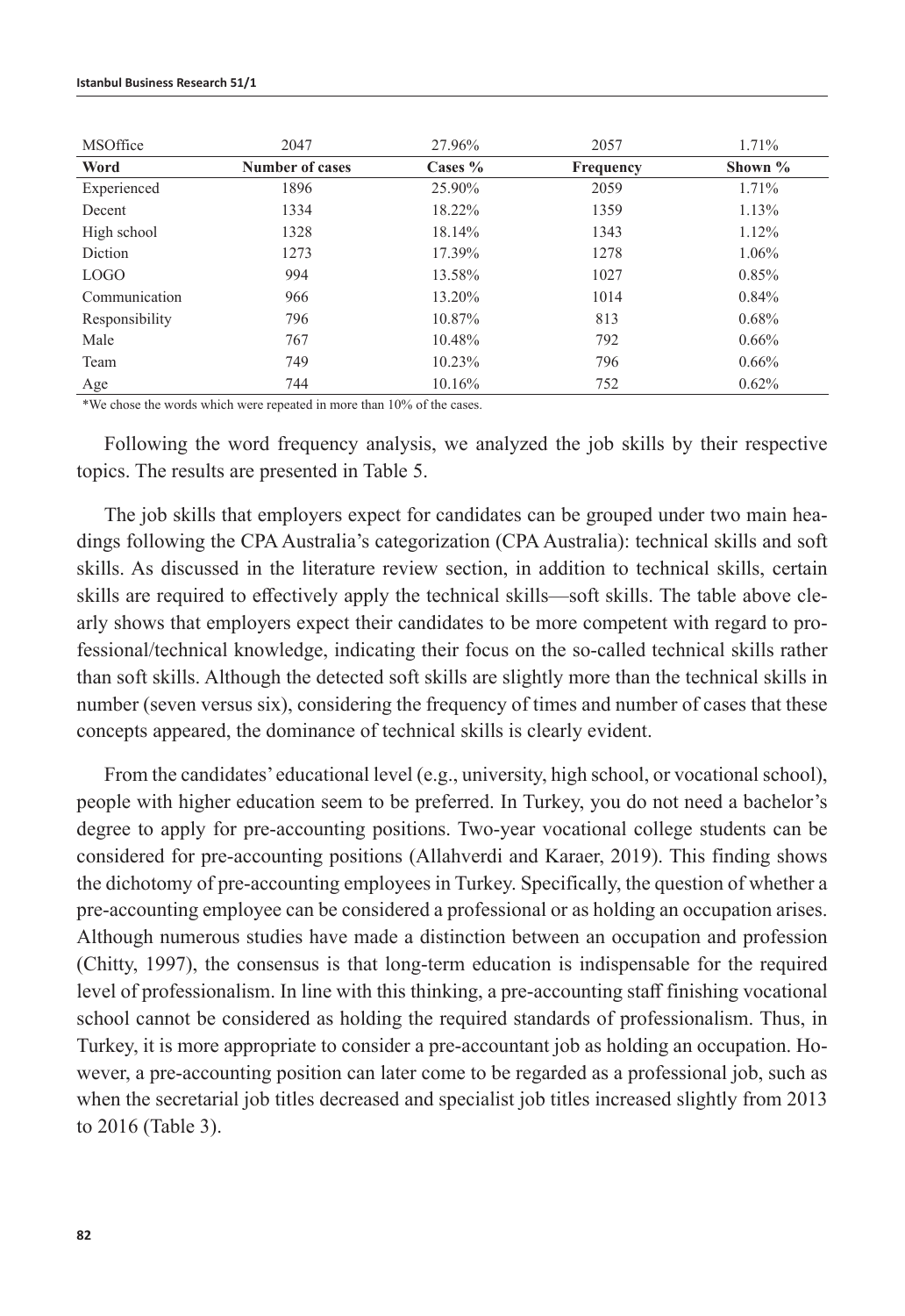#### Table 5

#### *Topic Frequencies in relation to Job Preferences*

|                                        | <b>Topic</b>                       | <b>Keywords</b>                                                                                                                             | Number of<br>cases | Cases $%$ | Frequency |
|----------------------------------------|------------------------------------|---------------------------------------------------------------------------------------------------------------------------------------------|--------------------|-----------|-----------|
|                                        | Basic accounting<br>knowledge      | Invoice; current account; bank;<br>bond; inventory; payment; daily<br>cash; tax; agreement                                                  | 4884               | 66.72%    | 7731      |
|                                        | MSOffice                           | Word; excel; very well                                                                                                                      | 4008               | 54.75%    | 7102      |
| TECH-<br><b>NICAL</b><br><b>SKILLS</b> | Graduation<br>degree               | High school; trade vocational;<br>university; bachelor; vocational<br>school of higher education;<br>;business; public finance<br>economics | 3514               | 48.01%    | 8154      |
|                                        | Real life<br>experience            | Year; minimum; experience;<br>similar position                                                                                              | 2881               | 39.35%    | 3627      |
|                                        | Vocational soft-<br>ware knowledge | ;LOGO; Tiger; program                                                                                                                       | 2509               | 34.28%    | 1754      |
|                                        | Secretarial tasks                  | ;Telephone; fax traffic<br>photocopy; e-mail; cargo                                                                                         | 1869               | 25.53%    | 1342      |
|                                        | Verbal/written<br>communication    | :Diction: decent<br>representational skills                                                                                                 | 2796               | 38.20%    | 2897      |
| <b>SOFT</b><br><b>SKILLS</b>           | Problem solving                    | Planning; analytic; organizing;<br>coordination; concentrate;<br>attentive; solution-oriented;<br>pursuer                                   | 2726               | 37.24%    | 4211      |
|                                        | Time<br>management                 | ;Flexible working hours<br>;dynamic environment<br>compatible                                                                               | 2363               | 32.28%    | 5784      |
|                                        | Presentable                        | Debonair; personal care; outer<br>view; elegant                                                                                             | 1910               | 26.9%     | 2173      |
|                                        | Professional<br>demeanor           | Principled; responsible; orga-<br>nized; attentive; elaborative                                                                             | 1611               | 22.01%    | 1341      |
|                                        | Interpersonal<br>skills            | Human relations; successful;<br>debonair                                                                                                    | 1455               | 19.88%    | 1703      |
|                                        | Self-confidence                    | Responsibility; open-minded                                                                                                                 | 1446               | 19.75%    | 940       |

#### **Comparison and Summary of Results**

From our results, of the 25 criteria, only 12 have been commonly identified in the literature, standards, and the sector. These criteria are as follows: graduation with a degree; a professional demeanor; core accounting knowledge; and technological, written and verbal communication, decision-making, teamwork, problem-solving, documentation, computing, resource and time management, and planning skills. We believe that anyone wanting to work in the pre-accounting field in Turkey should have these capabilities. As regards the requirements of the sector in Turkey, in addition to these criteria, the candidate needs to be presentable. Initiative, professionalism, and lifelong learning also appear in both the literature and standards, although the sector does not consider these attributes important. This implies that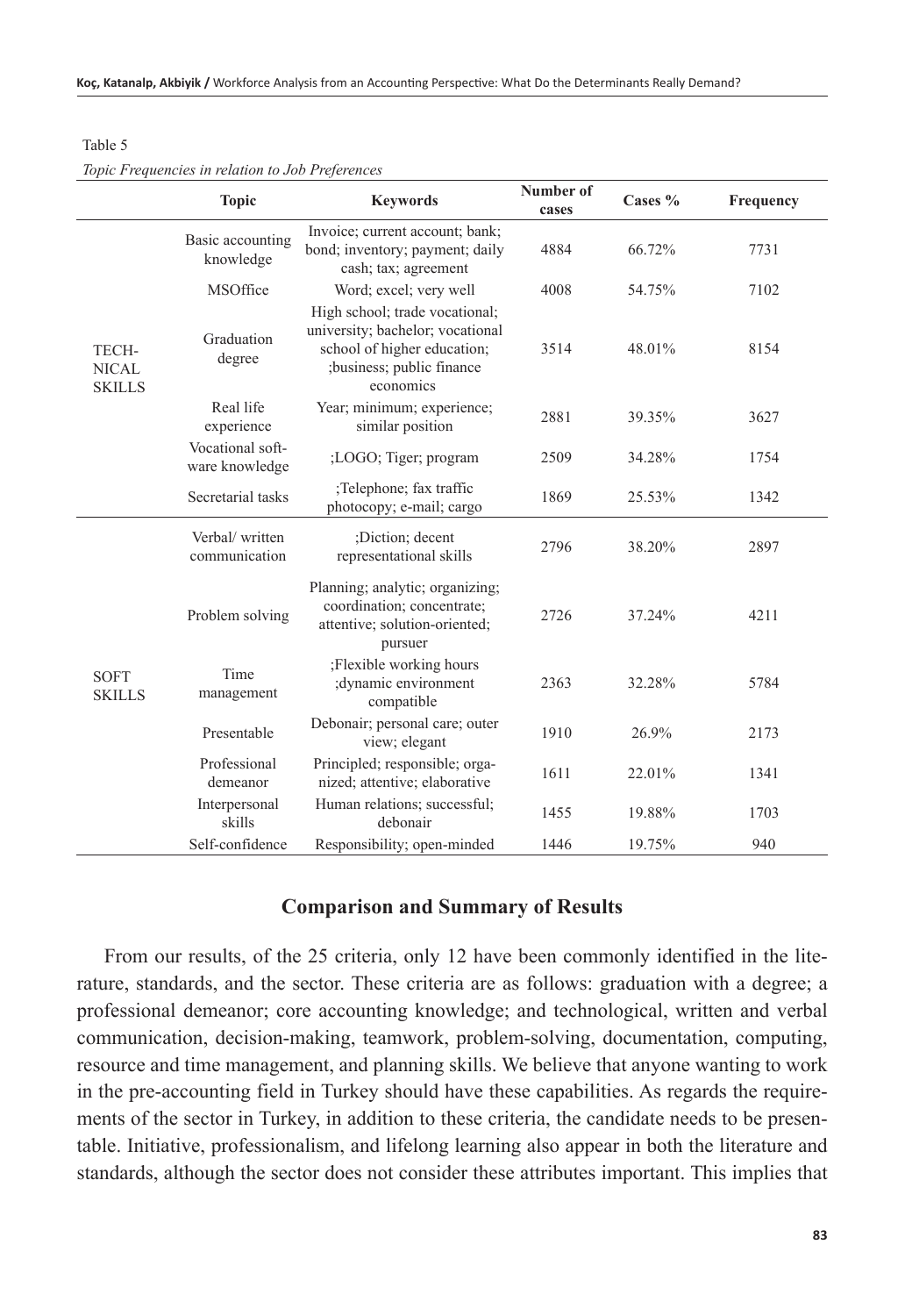the sector does not look for individuals who are willing to learn continuously, improve themselves, and perform innovatively. However, good looks seem to be indispensable for working in the accounting field. One reason for this could be that those holding pre-accounting and secretarial jobs are responsible for welcoming guests. This appears to be one of the most common factors with a 28.7% frequency, as shown in Table 3. Ethical issues have unfortunately been neglected. Since the most famous scandals in the accounting area in Turkey are due to unethical behavior (Dellaportas, 2006; Esmond-Kiger, 2004; Koumbiadis and Okpara, 2008), the sector's attitude to this issue calls for an in-depth investigation.

Table 6

| <b>THE CRITERIA</b>                      | <b>LITERATURE</b> | <b>STANDARD</b> | <b>SECTOR</b> |
|------------------------------------------|-------------------|-----------------|---------------|
| Professional demeanour                   | $\checkmark$      | $\checkmark$    | $\checkmark$  |
| Core Accounting Knowledge                |                   |                 |               |
| Technological Skills                     |                   |                 |               |
| Written & verbal communication           |                   |                 |               |
| Analytical and critical thinking         |                   | X               | X             |
| Foreign language                         |                   | X               | X             |
| Lifelong learning                        |                   | $\checkmark$    | X             |
| Real life experience                     |                   | X               | $\sqrt{}$     |
| Decision-making                          |                   | $\checkmark$    | $\checkmark$  |
| Pressure management                      |                   | X               |               |
| Leadership                               |                   | X               | X             |
| Teamwork skills                          |                   | $\checkmark$    | $\sqrt{}$     |
| Self-confidence                          |                   | X               | $\checkmark$  |
| Intellectual abilities                   |                   | X               | X             |
| Problem-solving                          |                   | $\checkmark$    | $\sqrt{}$     |
| Emergency management                     | X                 |                 | X             |
| Occupational health and safety Knowledge | X                 |                 | X             |
| Documentation                            | $\checkmark$      |                 | $\sqrt{}$     |
| Computing Techniques                     |                   |                 | $\sqrt{}$     |
| Initiative and enterprise                |                   |                 | X             |
| Graduation degree                        | $\checkmark$      |                 | $\checkmark$  |
| Resource and time management             | $\sqrt{}$         | $\checkmark$    | $\sqrt{ }$    |
| Planning                                 |                   |                 |               |
| Ethic/Credibility                        |                   |                 | X             |
| Presentable                              | X                 | X               | $\checkmark$  |

*Comparison of VQAPP, the literature and the industry criteria according to pre-accountant job preferences* 

Analytical and critical thinking, leadership and intellectual abilities, and foreign language knowledge do not seem to be consistently required skills in Turkey (standard and sector requirements) and the literature. For the first two, accounting processes generally consist of national rules and routine work orders, and these attributes do not count much and are not considered worth gaining by Turkish pre-accountants. Furthermore, one recent study provides evidence that employers consider knowledge of a foreign language the least important skill for accounting graduates (Coşkun et al.2017).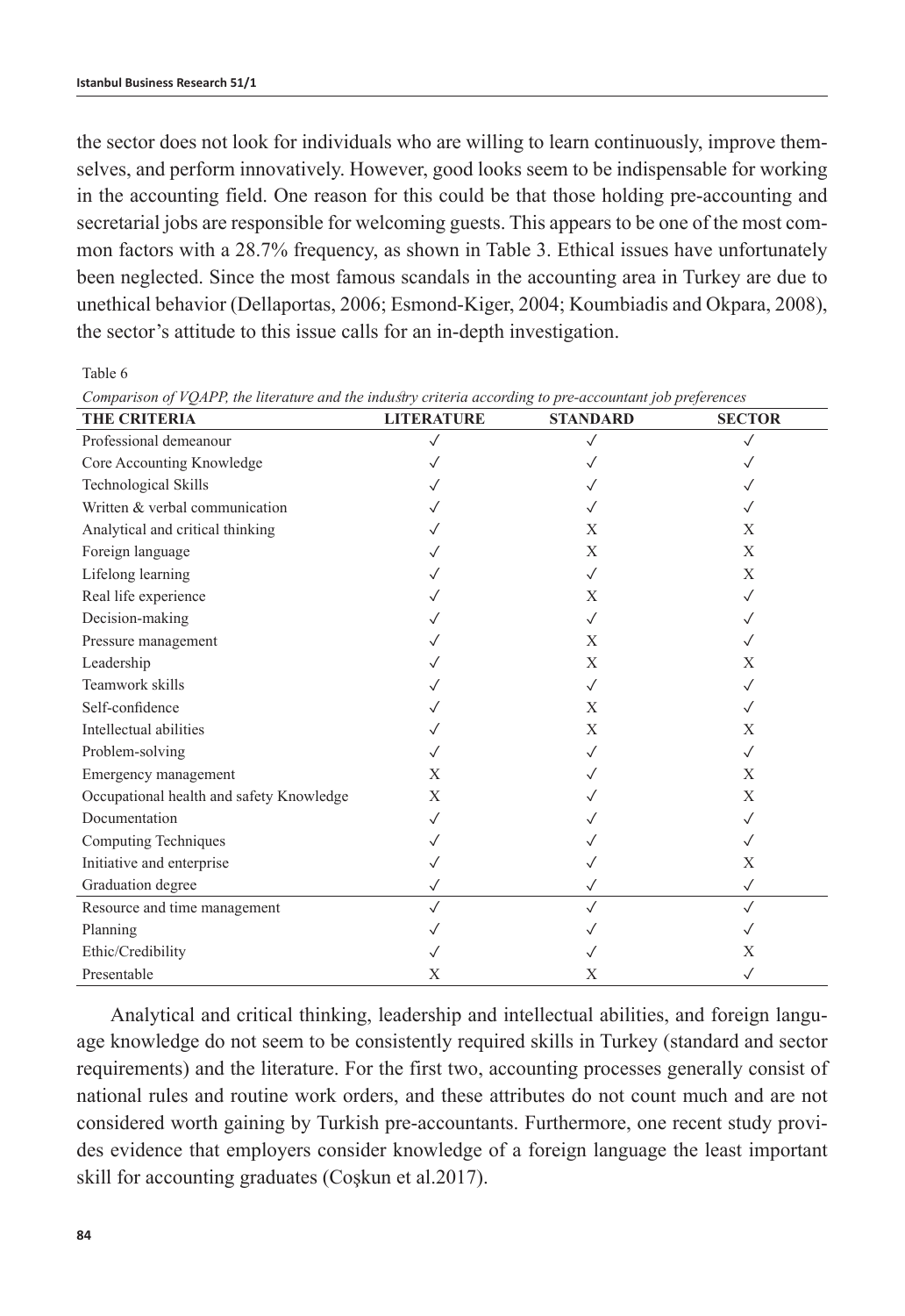The literature and the Turkish sector concur in terms of the three attributes of real-life experience, pressure management, and self-confidence. In Turkey, a pre-accountant position is simply a starting point to an accounting career; this explains why the standard does not demand real-life experience for this position. Although a recent study has indicated selfconfidence and pressure management as important skills from the perspective of an auditor, lecturer, or student (Lim et al*.*, 2016), the VQAAPS fails to mention these competencies.

Emergency management and occupational health and safety knowledge appear only within the scope of local standards. This is a legal obligation for any occupational standard by definition. As a general assessment, local standards and the sector share much in common with the international literature. This finding is surprising because the VQAAPS was established by a professional accounting association called the Union of Chambers of Certified Public Accountants and the Sworn-In Certified Public Accountants of Turkey (TURMOB). Thus, the standards and sector should be more similar. This discrepancy may be due to the insufficient and/or non-elaborate workforce analysis conducted before establishing the standards.

#### **Conclusions**

Before discussing our research questions in detail, we first evaluated the results in general. Overall, a graduation degree, general accounting, and MS Office knowledge are the most sought-after technical skills. Furthermore, time management, problem solving, and communication skills are the most desired soft skills. Although the detected number of soft skills is slightly higher than that of technical skills (seven versus six), given the frequency and higher number of cases in which these attributes appeared, the prevalence of technical skills can be clearly accepted. The dominance of technical skills contradicts Tan and Laswad's (2018) findings that interpersonal and personal skills are the most sought-after skills by employers in Australasia. The main reason for this difference is that an accounting position is perceived as an occupation rather than profession in Turkey, whereas accountants are considered business professionals rather than "backroom number crunchers" in the Australasian countries. Nevertheless, it is a mistake to underestimate routine skills, such as IT and core accounting knowledge, especially for entry-level accountants (Liyan, 2013; Tan and Laswad, 2018), even though some scholars believe that technical skills can be gained through "on the job training" (Low et al., 2016).

One remarkable finding is that the most required specification for a potential preaccounting staff was that the applicant should be female. This interesting finding contradicts previous research since the majority of accounting-related studies have claimed that accounting is a liberal profession dominated by men in most countries (Del Baldo, Tiron-Tudor, and Faragalla, 2018). However, this situation may vary owing to cultural differences (Wells and Fieger, 2006; Kyriakidou et al*.*, 2016) and the fact that an increasing percentage of women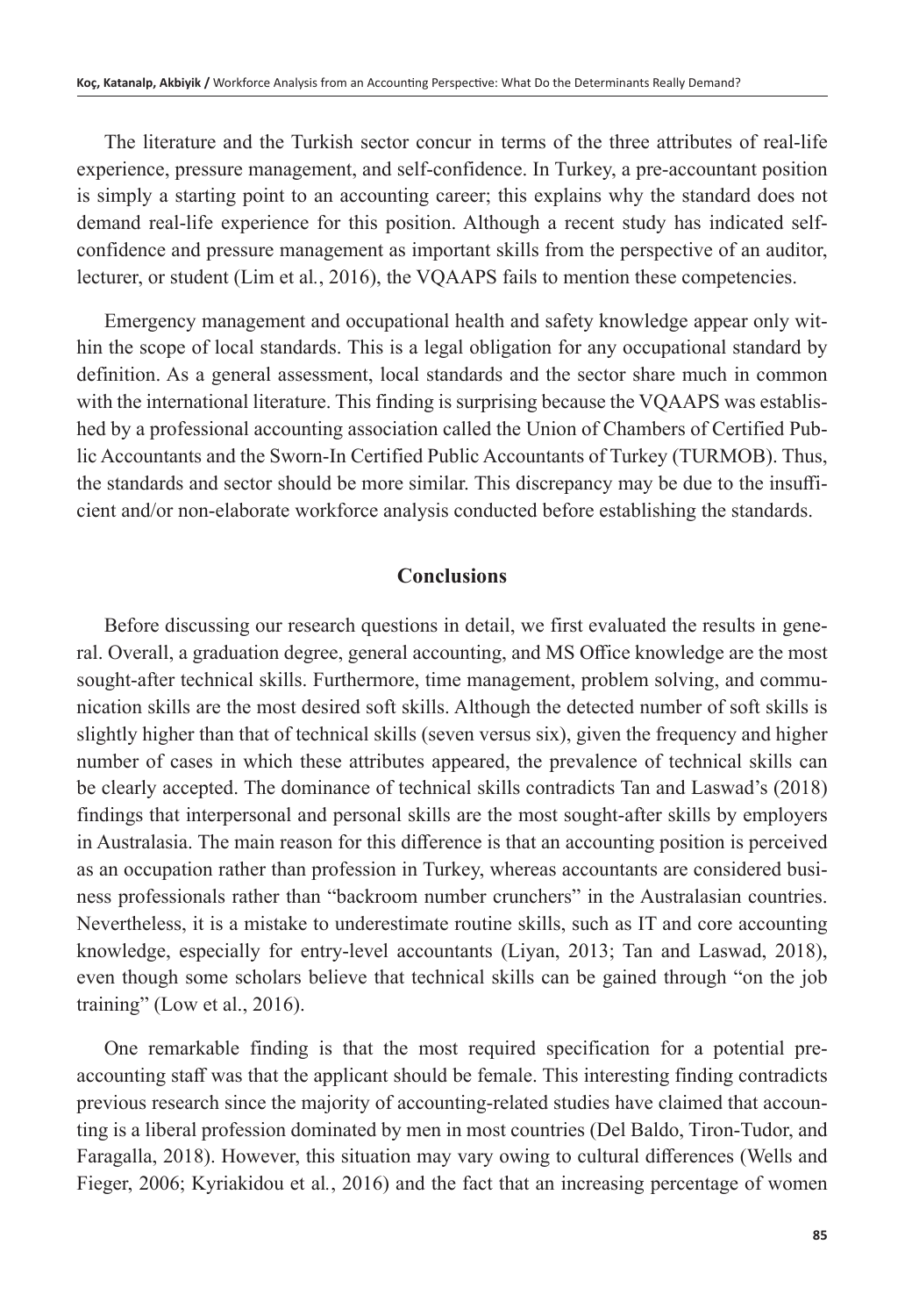have started to have a voice in the accounting sector after the 1970s (Walker, 2008). Two plausible reasons can be given for this unexpected finding. First, as Bryant (2010) has suggested, a woman's career advancement in accounting is more difficult than that of a man. Women are more likely to be positioned at a lower level. The reason for requiring female candidates could be that this study focused on the entry-level accounting job title, pre-accountancy. This argument is supported by other studies that claim that women have a low rate of participation in higher-level accounting positions (Keiran, 2017; Del Baldo et al., 2018), and that more women have a lower job status than men (Whiting and Wright, 2001). Similarly, a recent study has shown the predominance of male accountants in large businesses and female accountants in small and medium enterprises (Silva, Dal Magro, Gorla, and Silva, 2018). The second reason is that the majority of job ads consisted of pre-accounting clerical and secretarial sub-positions. Women seem to be considered more suitable for these positions. This claim is similar to the findings of Riach and Rich (2006) that 97% of the people in secretarial positions are women. The third reason relates to Turkish cultural norms, where women exemplify femininity rather than independence. Thus, in Turkey, women's tasks are generally associated with their homes (Akın, 2017). Women tend to be hired more in secretarial positions because these tasks can be considered "housework" in the context of companies. In response to Booth and Leigh's (2010) findings of gender-stereotyping of job demands, we argue that in Turkey, when looking for pre-accountants, the sector prefers females. Nevertheless, considering gender equality, we have to state that "being female" cannot be considered a job skill criterion.

Another interesting finding is the lack of consensus on the qualification required to apply for a pre-accounting job in Turkey. Scholars indicate that a profession is different from an occupation in that it requires long-term education and orientation processes (Chitty, 1997). We can thus assert that a confusion exists on whether the sector perceives an accounting field job as a profession or as an occupation.

This study proposes that core pre-accounting competencies come from three different perspectives, the sector, standards, and the literature; our results show both similarities and differences between them. For the first research question, 16 criteria appear to be what the Turkish sector required for pre-accounting employees. As regards the second research question, we plausibly assert that the pre-accountants' job skills required by the Turkish sector are similar to those required in the literature; more than half of the 25 job skills pertain to the soft skills identified in both the sector and the literature. The difference of only seven out of the twenty-five criteria between the sector and the literature signifies consistency in their requirements.

In contrast with Tsui's (2013) findings, the gap between the sector and academia in Turkey seems to be reasonable. However, with regard to our third research question, the gap between the sector and standards across the nine criteria reveals that the VQAAPS' standards are less compatible with the sector's expectations than in the literature. In the same line, eight diffe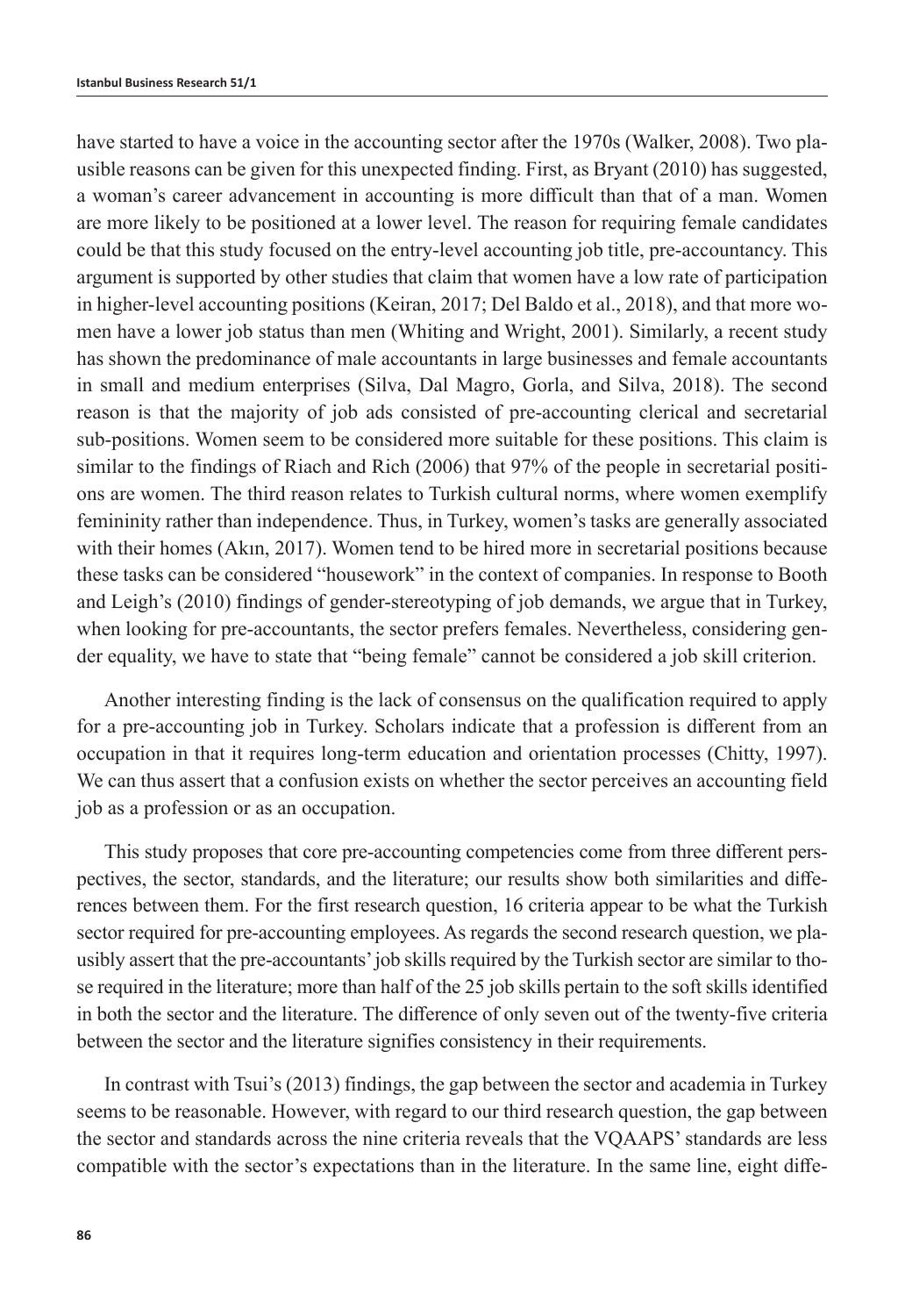rent pre-accountant sub-job titles in the ILO can be considered a universal initiator. This is similar to our results (Table 3). However, the VQAAPS suffers from its job title positioning. These results prove that the Turkish sector is more adapted to international criteria than the local standards.

Finally, the results show that although the local standards follow the ILO and TURMOB guidance, gaps actually do exist, especially between the sector and local standards. This is very important because all countries' local standards generally follow the ILO framework. Although the TURMOB has been consulted, such consultation is insufficient to reflect the sector's real expectations. As a general recommendation, we suggest that policymakers pay attention to the employers' opinions before establishing national standards.

#### **Limitations and further studies**

Despite its valuable contributions and the relative paucity of this type of research in the accounting area, this study has some limitations. The first limitation is that our data relate to only Turkey. More comparative studies involving data from different countries need to follow. Second, the data cover nine years only. If more comprehensive data could be gathered, longitudinal studies could be conducted to highlight the changing trends in the accounting field and achieve more generalizable results. Third, we considered only job skills. However, there are job descriptions in the job ads that could be further analyzed. Fourth, we used only 12% of our data since we focused only on "pre" accountant (entry-level) job ads, although there are other job titles such as accounting manager and accounting director, which are considered to be more senior positions with more responsibilities. Therefore, their corresponding job skills may differ from our results.

**Grant Support:** The authors declared that this study has received no financial support.

#### **References**

- Abayadeera, N. and Watty, K. (2014) 'The expectation-performance gap in generic skills in accounting graduates: Evidence from Sri Lanka', *Asian Review of Accounting*, 22(1), pp. 56–72.
- Ahmad, N. S. and Gao, S. S. (2004) 'Changes, problems and challenges of accounting education in Libya', *Accounting Education*, 13(3), pp. 365–390. doi: 10.1080/0963928042000273825.
- Akın, Ü. (2017) 'Türk Toplumunda Aile ve Kadının Ailedeki Konumu', in Elmas, N. (ed.) *Kadın ve Aile*

**Peer-review:** Externally peer-reviewed.

**Author Contributions:** Conception/Design of study: T.K., B.K. A.A.; Data Acquisition: A.A.; Data Analysis/Interpretation: T.K., B.K. A.A.; Drafting Manuscript: T.K., B.K. A.A.; Critical Revision of Manuscript: A.A.; Final Approval and Accountability: T.K., B.K. A.A. **Conflict of Interest:** The authors have no conflict of interest to declare.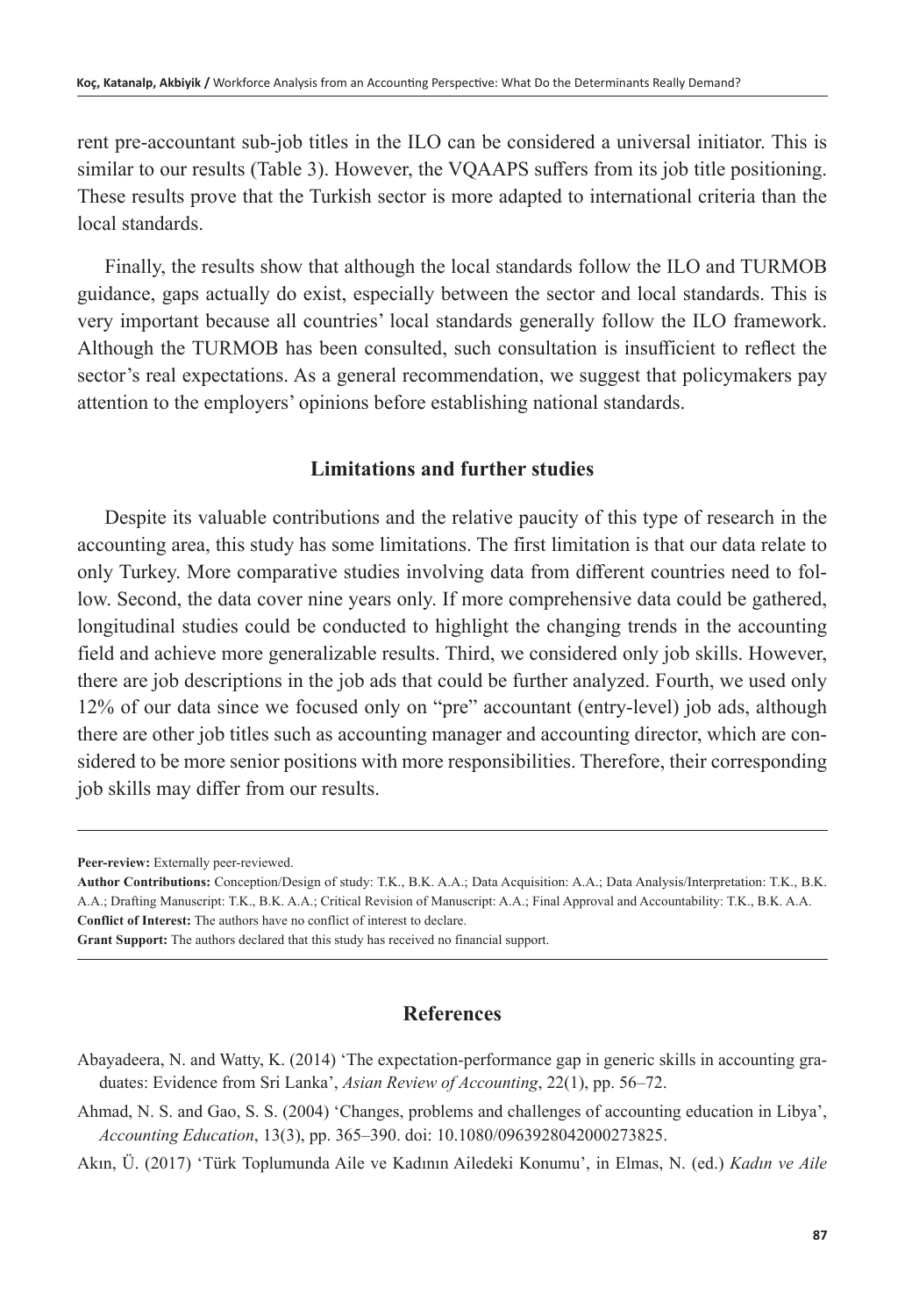*Hayatı*. Ankara: Pegem Akademi, pp. 35–56.

- Albrecht, W. & Sack, R., 2000. *Accounting education: Charting the course through a perilous future,* Sarasota: Accounting Education Series.
- Ali, I. M. *et al.* (2016) 'Perception of Employers and Educators in Accounting Education', *Procedia Economics and Finance*, 35(16), pp. 54–63. doi: 10.1016/S2212-5671(16)00009-5.
- Allahverdi, M. and Karaer, M. (2019) 'The Effects of E-Transformation on Accounting Profession Qualifications and Analaysis of Undergraduate Level Accounting Education in Turkey in terms of Vocational Competencies', *Muhasebe Bilim Dünyası Dergisi*, 21(1), pp. 246–273.
- Atagan Çetin, A. (2017) 'İşletme Bölümü Öğrencilerinin Muhasebe Mesleği ve Muhasebe Eğitimi Algısının 2006 ve 2016 Yıllarındaki Değişimin Karşılaştırılması', *Mesleki Bilimler Dergisi*, 6(2), pp. 240–251.
- Atanasovski, A., Trpeska, M. and Bozinovska Lazarevska, Z. (2018) 'Accounting Students' and Employers' Perceptions on Employability Skills in the SEE Country', *European Financial and Accounting Journal*, 2018(3), pp. 55–72. doi: 10.18267/j.efaj.214.
- Augier, M. & March, J., (2007). The pursuit of relevance in management education. *California Management Review,* 49(3), pp. 129-146.
- Awayiga, J. Y., Onumah, J. M. and Tsamenyi, M. (2010) 'Developing-Knowledge and skills development of accounting graduates: The perceptions of graduates and employers in Ghana', *Accounting Education*, 19(1–2), pp. 139–158. doi: 10.1080/09639280902903523.
- Bancino, R. & Zevalkink, C., 2007. Soft skills: the new curriculum for hard-core technical professionals. *Techniques: Connecting Education and Careers,* 85(2), pp. 20-22.
- Başar, A. B. (2005) 'Skills for Success in the Accounting Profession and Changing Face of Accounting Education', *Dumlupınar University Journal of Social Sciences*, (13).
- Bauer, M. W., Bicquelet, A. and Suerdem, A. K. (2014) *Text Analysis: An Introductory Manifesto*, *Textual Analysis. Sage Benchmarks in Social Research Methods*. Available at: http://eprints.lse.ac.uk/57383/.
- Bayerlein, L. and Timpson, M. (2017) 'Do accredited undergraduate accounting programmes in Australia meet the needs and expectations of the accounting profession?', *Education and Training*, 59(3), pp. 305–322. doi: 10.1108/ET-04-2016-0074.
- Bennett, R. (2002) 'Employers' demands for personal transferable skills in graduates: A content analysis of 1000 job advertisements and an associated empirical study', *Journal of Vocational Education and Training*, 54(4), pp. 457–476. doi: 10.1080/13636820200200209.
- Bennis, W. G. and O'Toole, J. (2005) 'How business schools lost their way', *Harvard Business Review*, 83(5), pp. 98–104.
- Booth, A. and Leigh, A. (2010) 'Do employers discriminate by gender? A field experiment in female-dominated occupations', *Economics Letters*. Elsevier B.V., 107(2), pp. 236–238. doi: 10.1016/j.econlet.2010.01.034.
- Bryant, L. L. (2010) 'What role does the "Glass ceiling" play for women in the accounting?', *The York Scholar*, 1, pp. 2–13.
- Bui, B. and Porter, B. (2010) 'The expectation-performance gap in accounting education: An exploratory study', *Accounting Education*, 19(1–2), pp. 23–50. doi: 10.1080/09639280902875556.
- Chakraborty, G., Pagolu, M. & Garla, S., (2013). *TM and Analysis: Practica lMethods, Examples, and Case Studies Using SAS.* USA: SAS Institute Inc..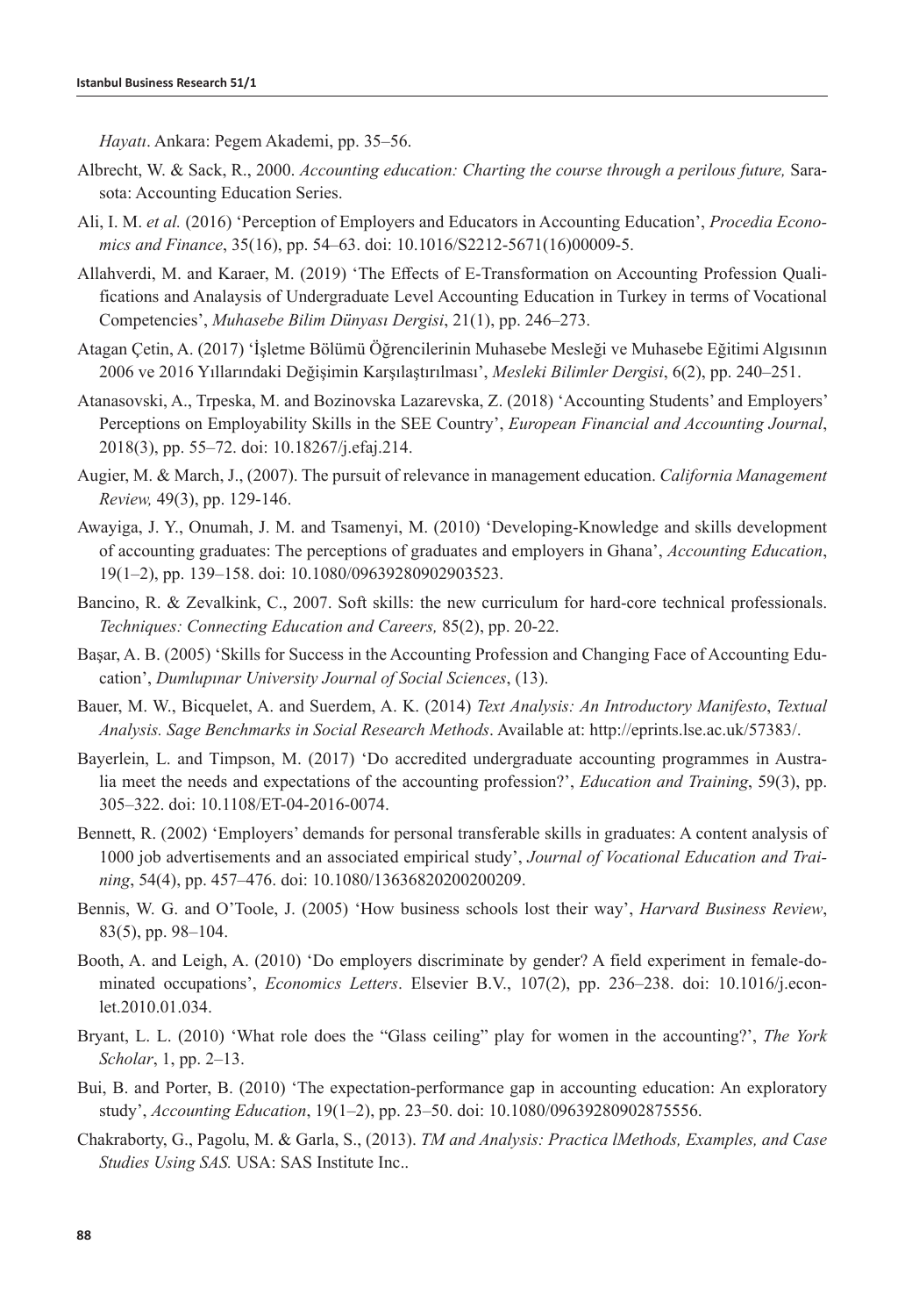Chitty, K. (1997) *Professional Nursing*. Philadelphia: Saunders Company.

- Coetzee, S. & Oberholzer, R., (2009). The tax knowledge of South African trainee accountants: a survey of the perceptions of training officers in public practice. *Accounting Education,* 18(4), pp. 421-441.
- Coşkun, S., Kır, A. and Coşkun, S. (2017) 'A research on Evaluation of Business World's Expectations From Accounting Education', *International Journal of Management Economics and Business*, Special Is, pp. 330–341.
- CPAAustralia (2019) *International Accreditation Guidelines: Assuring Accounting Education Quality*, *Section 3: Professional Skills, Competence Areas and Learning Outcomes*. Available at: https://www.cpaaustralia.com.au/academics/accreditation-guidelines-for-higher-education-programs/international-accreditation-guidelines/section-3-professional-skills-competence-areas-and-learning-outcomes.
- Crawford, L., Helliar, C. and Monk, E. A. (2011) 'Generic skills in audit education', *Accounting Education*, 20(2), pp. 115–131. doi: 10.1080/09639284.2011.557487.
- Daff, L., De Lange, P. and Jackling, B. (2012) 'A Comparison of Generic Skills and Emotional Intelligence in Accounting Education', *Issues in Accounting Education*, 27(3), pp. 627–645. Available at: https://www. researchgate.net/publication/275944771\_A\_Comparison\_of\_Generic\_Skills\_and\_Emotional\_Intelligence in Accounting Education/references.
- Del Baldo, M., Tiron-Tudor, A. and Faragalla, W. (2018) 'Women's Role in the Accounting Profession: A Comparative Study between Italy and Romania', *Administrative Sciences*, 9(1), p. 2. doi: 10.3390/admsci9010002.
- De Lange, P., Jackling, B. and Gut, A. M. (2006) 'Accounting graduates' perceptions of skills emphasis in undergraduate courses: An investigation from two victorian universities', *Accounting and Finance*, 46(3), pp. 365–386. doi: 10.1111/j.1467-629X.2006.00173.x.
- Dellaportas, S., (2006). Making a difference with a discrete course on accounting. Journal of Business Ethics, 65(4), pp. 391-404.
- Demir, B. (2005) 'Üniversitede Kazanılan İletişim Becerilerinin Muhasebe Mesleğindeki Önemi', *Muhasebe ve Finansman Dergisi*, 27, pp. 117–124.
- Dunbar, K., Laing, G. and Wynder, M. (2016) 'A Content Analysis of Accounting Job Advertisements: Skill Requirements for Graduates', *e-Journal of Business Education and Scholarship Teaching*, 10(1), p. 58.
- Elçin, R., Gerekan, B. and Usta, M. (2018) 'Problems Encountered During the Transition Process to E-Invoice, E-Books, and E-Archieve Applications: A Study on Certified Public Accountants', *Mali Çözüm*, 2(146), pp. 13–42.
- Esmond-Kiger, C., (2004). Making ethics a pervasive component of accounting. *Management Accounting Quarterly,* 5(4), pp. 42-52.
- France, A. (2010) 'Management accounting practices reflected in job advertisements', *Journal of New Business Ideas & Trends*, 8(2), pp. 41–57.
- Hancock, P. *,* Freeman, M., Watty , K., Birt, J., Tyler, J.(2016) *Accounting Learning Standards, AFAANZ*. Melbourne, Australia. Available at: https://www.afaanz.org/sites/default/files/uploaded-content/websitecontent/new-teaching-and-learning-standards-final-2016\_1.pdf.
- Hancock, P., Howieson, B. and Kent, J. (2009) *Accounting for the future : more than numbers. Final report*.
- Howcroft, D. (2017) 'Graduates' vocational skills for the management accountancy profession: exploring the accounting education expectation-performance gap', *Accounting Education*. Taylor & Francis, 26(5–6), pp. 459–481. doi: 10.1080/09639284.2017.1361846.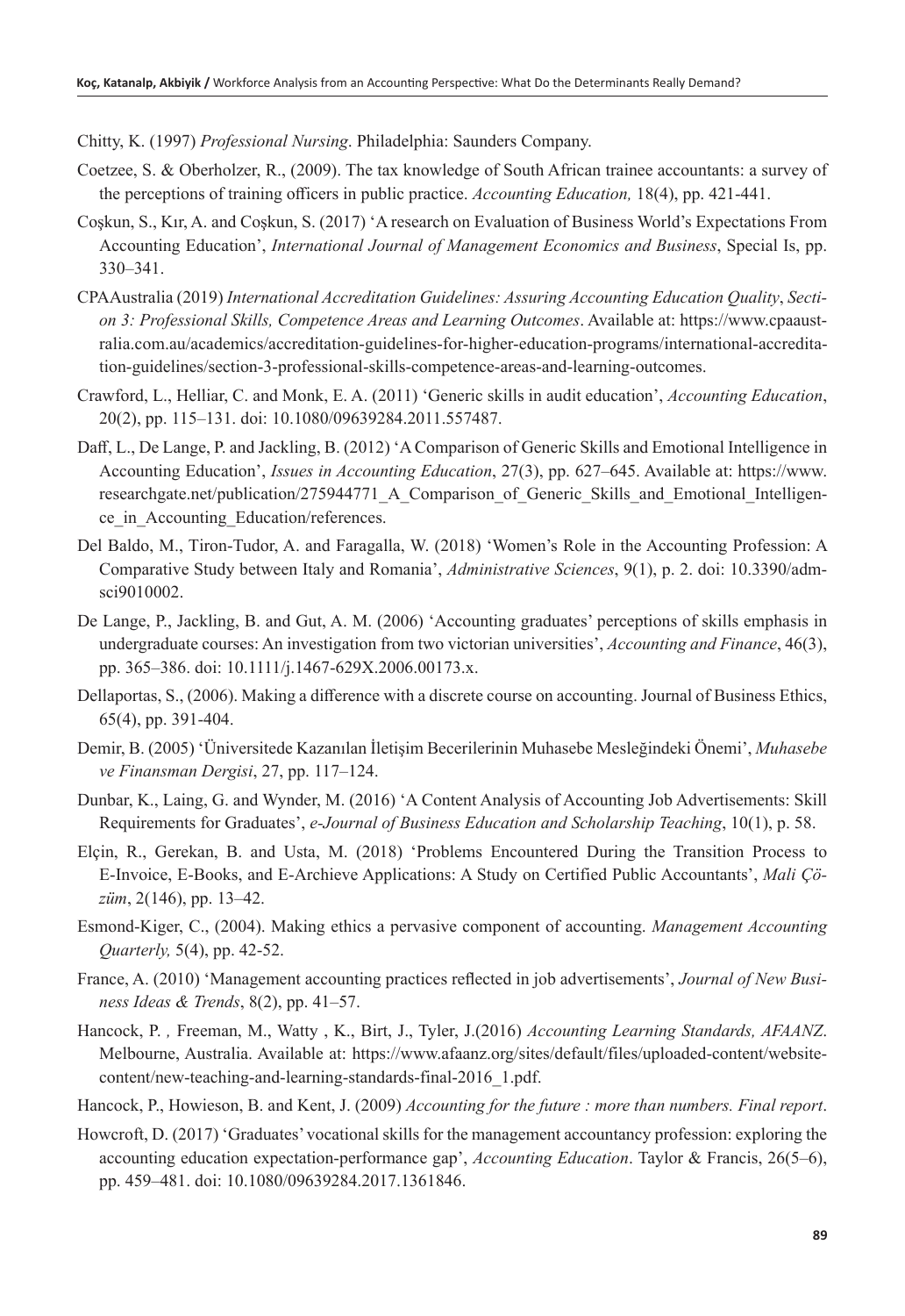- Hughes, T., O'Regan, N. and Wornham, D. (2008) 'The credibility issue: closing the academic/practitioner gap', *Strategic Change*, 17(7–8), pp. 215–233. doi: 10.1002/jsc.828.
- IFAC, 2003. *Framework for International Education Statements,* s.l.: s.n.
- Ingersoll, G., Morton, T. & Farris, A., 2013. *Taming Text: How to Find, Organize,and Manipulate it.* New York: Manning Publications and Co..
- International Labour Organization, 2016. *ISCO-08 Part 1: Introductory and methodological notes.*  Available at: http://www.ilo.org/public/english/bureau/stat/isco/docs/methodology08.docx
- International Labour Organization (ILO), 2019. *International Labour Organization (ILO).*  Available at: https://www.ilo.org/global/about-the-ilo/lang--en/index.htm
- Jackling, B. and De Lange, P. (2009) 'Do accounting graduates' skills meet the expectations of employers? a matter of convergence or divergence', *Accounting Education*, 18(4–5), pp. 369–385. doi: 10.1080/09639280902719341.
- Jackling, B. and Watty, K. (2010) 'Generic skills', *Accounting Education*, 19(1–2), pp. 1–3. doi: 10.1080/09639280902875549.
- Jones, C. G. (2011) 'Written and computer-mediated accounting communication skills: An employer perspective', *Business Communication Quarterly*, 74(3), pp. 247–271. doi: 10.1177/1080569911413808.
- Jones, G. and Abraham, A. (2009) 'The Value of Incorporating Emotional Intelligence Skills in the Education of Accounting Students.', *Australasian Accounting Business & Finance Journal*, 3(2), pp. 48–60. doi: http://dx.doi.org/10.1108/17506200710779521.
- Jones, R. (2014) 'Bridging the Gap: Engaging in Scholarship with Accountancy Employers to Enhance Understanding of Skills Development and Employability', *Accounting Education*. Taylor & Francis, 23(6), pp. 527–541. doi: 10.1080/09639284.2014.965959.
- Kaplan, R. S. (2011) 'Accounting scholarship that advances professional knowledge and practice', *Accounting Review*, 86(2), pp. 367–383. doi: 10.2308/accr.00000031.
- Kavanagh, M. H. and Drennan, L. (2008) 'What skills and attributes does an accounting graduate need? Evidence from student perceptions and employer expectations', *Accounting and Finance*, 48(2), pp. 279– 300. doi: 10.1111/j.1467-629X.2007.00245.x.
- Keiran, S. E. (2017) 'Gender Roles in Public Accounting and the Absence of Women in Upper Level Management', pp. 1–49. Available at: http://scholars.unh.edu/honors/358.
- Kenny, S. Y. and Larson, R. K. (2018) 'A review and analysis of Advances in International Accounting research', *Journal of International Accounting, Auditing and Taxation*. Elsevier, 30(March), pp. 117–126. doi: 10.1016/j.intaccaudtax.2018.03.001.
- Kim, T., Ghosh, B. & Meng, L., 1993. Selection criteria: perception gap between employers and accounting graduates. *Singapore Accountant,* Cilt 9, pp. 32-33.
- Koumbiadis, N. and Okpara, J. O. (2008) 'Ethics and Accounting Profession : An Exploratory Study of Accounting Students in Post Secondary Institutions', *International Review of Business Research Papers*, 4(5), pp. 147–156.
- Kyriakidou, O., Kyriacou, O., Özbilgin, M.F., & Dedoulis, E. *(2016). Editorial: Equality, diversity and inclusion in accounting. Critical Perspectives on Accounting, 35, 1-12.* (2016) 'Editorial: Equality, diversity and inclusion in accounting', *Critical Perspectives on Accounting*, 35, pp. 1–12. doi: 10.1016/j. cpa.2015.12.004.
- Lim, Y. M., Heang Lee, T., Yap, C.S. and Ling, C.C., (2016) 'Employability skills, personal qualities,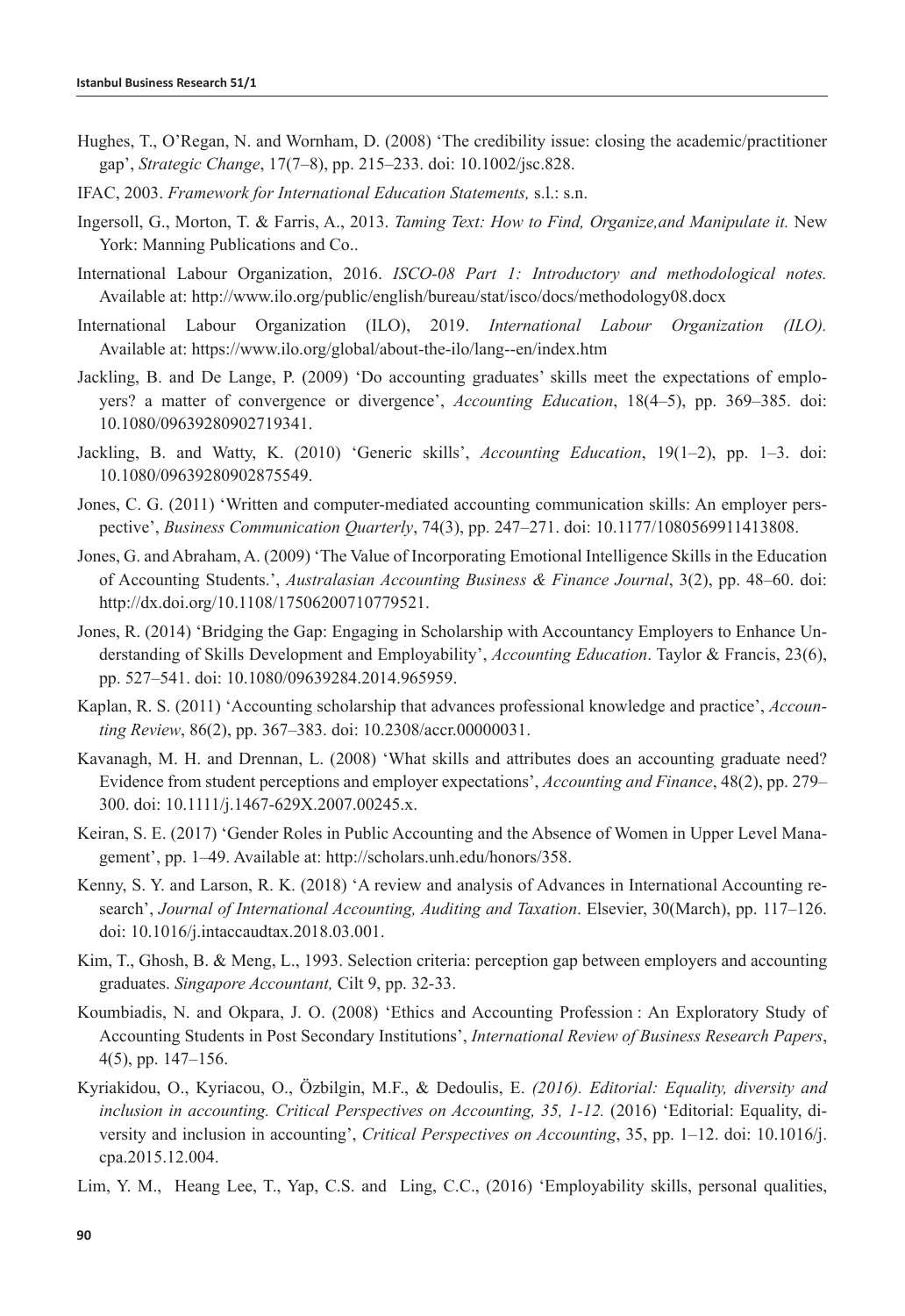and early employment problems of entry-level auditors: Perspectives from employers, lecturers, auditors, and students', *Journal of Education for Business*. Taylor & Francis, 91(4), pp. 185–192. doi: 10.1080/08832323.2016.1153998.

- Lin, Z. J. (2008) 'A factor analysis on knowledge and skill components of accounting education: Chinese case', *Advances in Accounting*, 24(1), pp. 110–118. doi: 10.1016/j.adiac.2008.05.009.
- Lin, Z. J., Xiong, X. and Liu, M. (2005) 'Knowledge base and skill development in accounting education: Evidence from China', *Journal of Accounting Education*, 23(3), pp. 149–169. doi: 10.1016/j.jaccedu.2005.06.003.
- Liyan, L. (2013) 'The impact of information technology on accounting theory, accounting profession, and Chinese Accounting education', in *WHICEB Proceedings*, p. 103.
- Lopatovska, I. and Baribeau, H. (2017) 'What information professionals need to know: Job ads analysis', *Proceedings of the Association for Information Science and Technology*, 54(1), pp. 747–749. doi: 10.1002/pra2.2017.14505401141.
- Low, M., Botes, V., Rue, D. & Allen, J., 2016. Accounting employers' expectations the ideal accounting graduates. *E-Journal of Business Education & Scholarship of Teaching,* 10(1), p. 36.
- Marshall, P., Dombroski, R., Garner, R. & Smith, K., 2010. The accounting education gap. *CPA Journal,*  80(6), pp. 6-10.
- McMurray, S., Dutton, M., McQuaid, R. & Richard, A., 2016. Employer demands from business graduates. *Education + Training,* 58(1), pp. 112-132.
- Mesleki Yeterlilik Kurumu, 2015. *Ulusal Meslek Standardı-Ön Muhasebe Elemanı-Seviye 4.*  Available at: file:///C:/Users/aidata/Downloads/15UMS0505-4%20Rev%2000%20%C3%96n%20Muhasebe%20Eleman%C4%B1%20(2).pdf
- Millard, P., 2003. Promoting the profession. *Chartered Accountant Journal of New Zealand,* 82(1), p. 13.
- Mohamed, E. K. A. and Lashine, S. H. (2003) 'Accounting Knowledge and Skills and the Challenges of A Global Business Environment', *Managerial Finance*, 29(7), pp. 3–16.
- Morgan, G. J. (1997) 'Communication skills required by accounting graduates: practitioner and academic perceptions', *Accounting Education*, 6(2), pp. 93–107. doi: 10.1080/096392897331514.
- Norain, S., Abdul Latiff, A. R. and Mohd Said, R. (2018) 'Employers " Perception on Skill Competencies and the Actual Performance of Bachelor of Accounting Graduates in Malaysia', *International Academic Journal of Accounting and Financial Management*, 5(3), pp. 88–95.
- Oussii, A. A. and Klibi, M. F. (2017) 'Accounting students' perceptions of important business communication skills for career success: An exploratory study in the Tunisian context', *Journal of Financial Reporting and Accounting*, 15(2), pp. 208–225.
- Paguio, R. and Jackling, B. (2016) 'Teamwork from accounting graduates: what do employers really expect', *Accounting Research Journal*, 29(3), pp. 348–366.
- Rebele, J. E. and St. Pierre, E. K. (2015) 'Stagnation in accounting education research', *Journal of Accounting Education*. Elsevier Ltd, 33(2), pp. 128–137. doi: 10.1016/j.jaccedu.2015.04.003.
- Riach, P. & Rich, J., 2006. An experimental investigation of sexual discrimination in hiring in the English labor market. *BE Press Advances in Economic Analysis & Policy,* 6(2), p. Article 1.
- Şengel, S. (2011) 'Türkiye'de Muhasebe Meslek Elemanı Talebi Üzerine Bir Araştırma', *Muhasebe ve Finansman Dergisi*, (Nisan), pp. 167–180. Available at: http://journal.mufad.org.tr/attachments/article/483/9.pdf.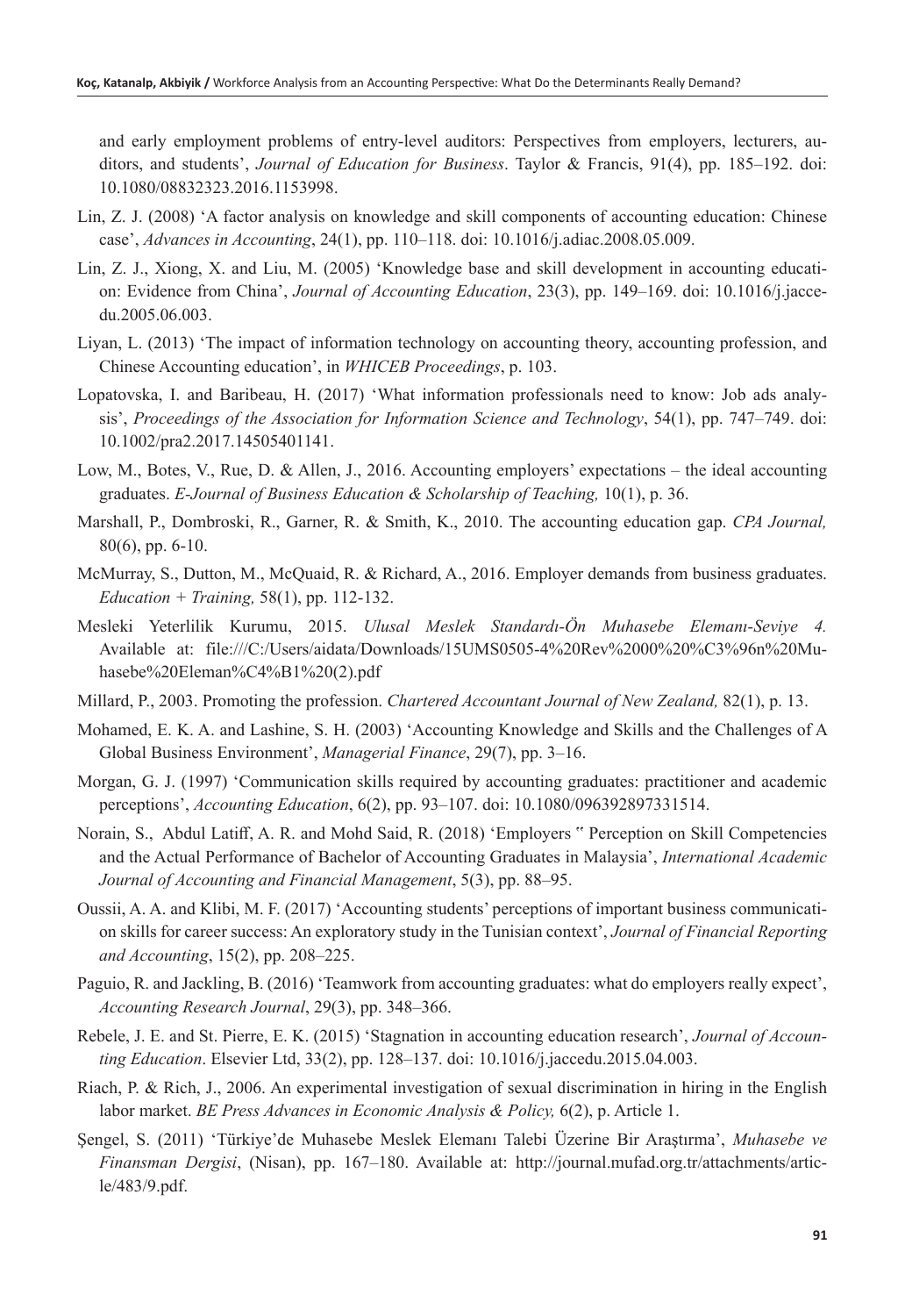- Shankar, V., Venkatesh, A., Hofacker, C. & Naik, P., 2010. Mobile Marketing in the Retailing Environment: Current Insights and Future Research Avenues. *Journal of Interactive Marketing,* 24(2), pp. 111-120.
- Silva, J. C., Baú Dal Magro, C., Gorla, M.C. and da Silva M.Z. (2018) 'Glass ceiling in the accounting profession: Evidence in Brazilian companies', *Contaduría y Administración*, 63(2), p. 16. doi: 10.22201/ fca.24488410e.2018.928.
- Simons, K. & Higgins, M., 1993. An examination of practitioners' and academicians' views on the content of the accounting curriculum. *Accounting Educators' Journal,* 8(2), pp. 24-34.
- Stone, G., Lightbody, M. & Whait, R., 2013. Developing accounting students' listening skills: barriers, opportunities and an integrated stakeholder approach. *Accounting Education,* 22(2), pp. 168-192.
- Tan, L. M. and Laswad, F. (2018) 'Professional skills required of accountants: what do job advertisements tell us?', *Accounting Education*. Taylor & Francis, 27(4), pp. 403–432. doi: 10.1080/09639284.2018.1490189.
- Tanaka, S. and Sithole, M. (2015) 'Information Technology Knowledge and Skills Accounting Graduates Need Economics and Finance', *International Journal of Business and Social Science*, 6(8), pp. 47–52.
- Tempone, I. , Kavanagh, M., Segal, N., Hancock, P., Howieson, B. and Kent, J. (2012) 'Desirable generic attributes for accounting graduates into the twenty-first century: The views of employers', *Accounting Research Journal*, 25(1), pp. 41–55.
- Todd, P. A., Mckeen, J. D. and Gallupe, R. B. (1995) 'Job Skills : A Content Analysis of IS Job', *Management Information Systems Research Center, University of Minnesota*, 19(1), pp. 1–27.
- Tsui, A., 2013. The spirit of science and socially responsible scholarship. *Management and Organization Review,* Cilt 9, pp. 375-394.
- Vijayarani, S. and Janani, R. (2016) 'Text Mining: open Source Tokenization Tools An Analysis', *Advanced Computational Intelligence: An International Journal (ACII)*, 3(1), pp. 37–47. doi: 10.5121/ acii.2016.3104.
- de Villiers, R. (2010) 'The incorporation of soft skills into accounting curricula : preparing accounting graduates for their unpredictable futures', *Meditari Accountancy Research*, 18(2), pp. 1–22.
- Walker, S. P. (2008) 'Accounting histories of women: Beyond recovery?', *Accounting, Auditing and Accountability Journal*, 21(4), pp. 580–610. doi: 10.1108/09513570810872932.
- Webb, J. and Chaffer, C. (2016) 'The expectation performance gap in accounting education: a review of generic skills development in UK accounting degrees', *Accounting Education*. Taylor & Francis, 25(4), pp. 349–367. doi: 10.1080/09639284.2016.1191274.
- Wells, P., Gerbic ,P., Kranenburg, I. and Bygrave , J..(2009) 'Professional skills and capabilities of accounting graduates: The New Zealand expectation gap?', *Accounting Education*, 18(4–5), pp. 403–420. doi: 10.1080/09639280902719390.
- Wells, P. and Fieger, P. (2006) 'High school teachers' perceptions of accounting: an international study', *Australian Journal of Accounting Education, 2, 1, 29-51*.
- Whiting, R. H. and Wright, C. (2001) 'Explaining gender inequity in the New Zealand accounting profession', *British Accounting Review*, 33(2), pp. 191–222. doi: 10.1006/bare.2001.0161.
- Willcoxson, L., Wynder, M. and Laing, G. K. (2010) 'A whole-of-program approach to the development of generic and professional skills in a university accounting program', *Accounting Education*, 19(1–2), pp. 65–91. doi: 10.1080/09639280902886082.
- Yaşar, Ş. (2019) 'Going Outside the Box: Competency-Focused Accounting Education', *Muhasebe ve Finansman Dergisi*, 510591(81), pp. 85–100. doi: 10.25095/mufad.510591.